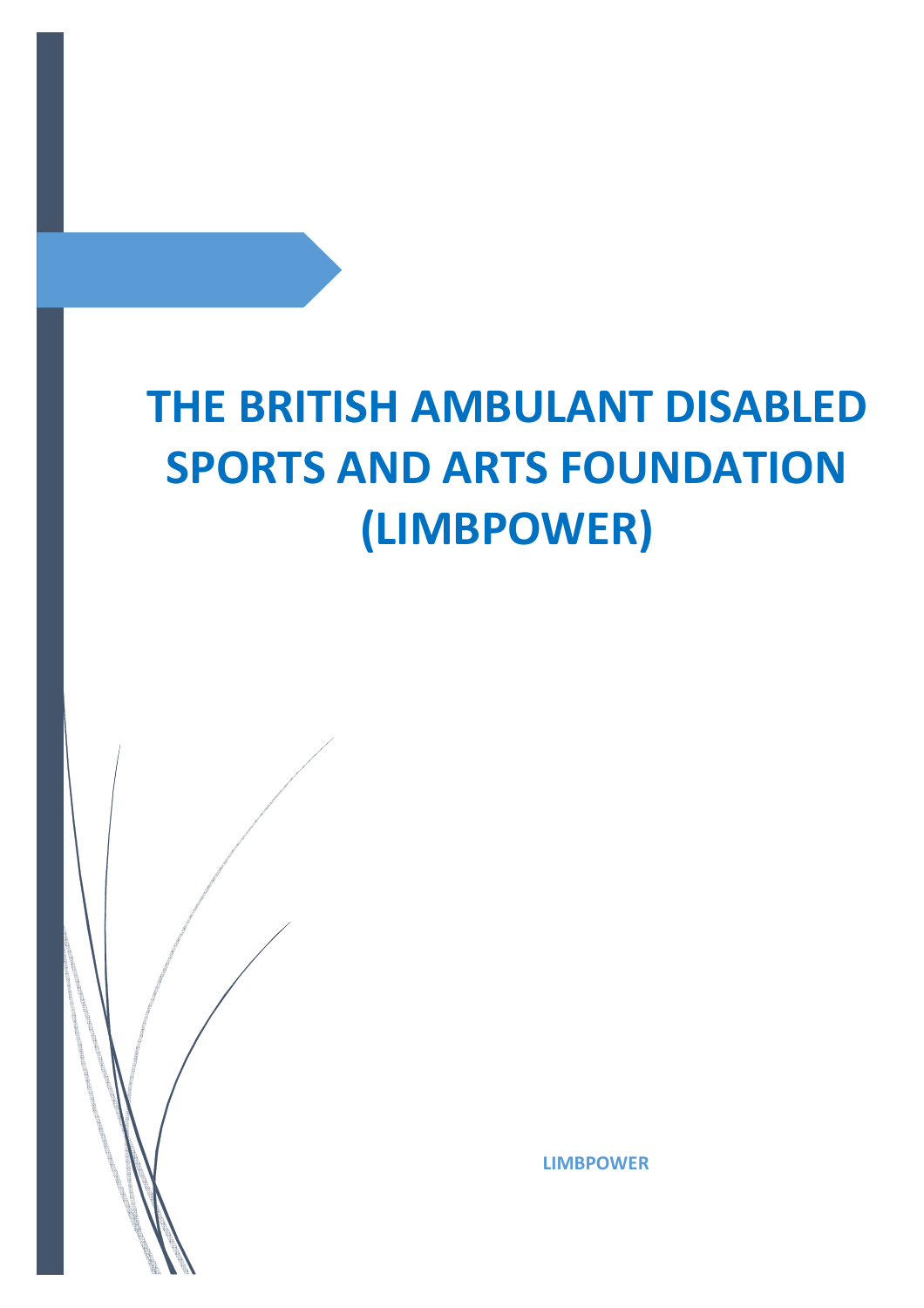## **REGISTERED CHARITY NUMBER: 1132829**

# **REPORT OF THE TRUSTEES AND UNAUDITED FINANCIAL STATEMENTS FOR THE YEAR ENDED 30 JUNE 2017 FOR THE BRITISH AMBULANT DISABLED SPORTS AND ARTS FOUNDATION (LIMBPOWER)**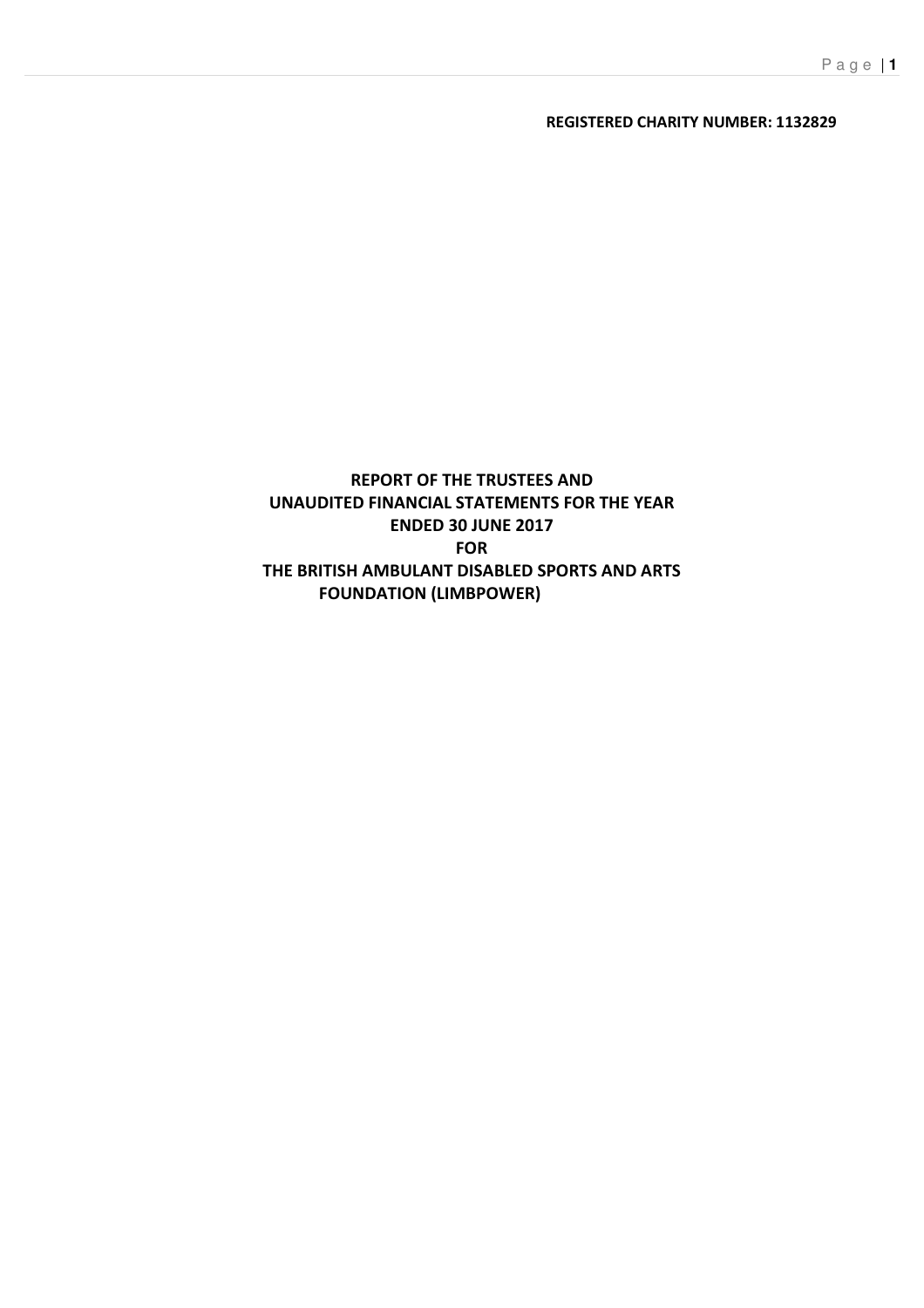# **THE BRITISH AMBULANT DISABLED SPORTS AND ARTS FOUNDATION (LIMB POWER) CONTENTS OF THE FINANCIAL STATEMENTS FOR THE YEAR ENDED 30 JUNE 2017**

| 1. Overview from CEO                          | Page 2       |
|-----------------------------------------------|--------------|
| 2. Reference and Administrative details       | Page 3       |
| 3. Structure, Governance and Management       | Page 4       |
| 4. Charity Background                         | Page 4       |
| 5. Objectives and activities                  | Page 5       |
| 6. Risk Management                            | Page 5       |
| 7. Charity Activities                         | Page 6       |
| 8. Engagement, Partnerships and Communication | Page 6       |
| 9. Activities                                 | Page 7       |
| 10. Achievements and Performance              | Page 9       |
| 11 Financial Overview                         | Page 11      |
| 12. Statement of Financial Activity           | Page 13      |
| 13. Balance Sheets                            | Pages 14 -15 |
| 14. Notes to the Accounts                     | Pages 16-25  |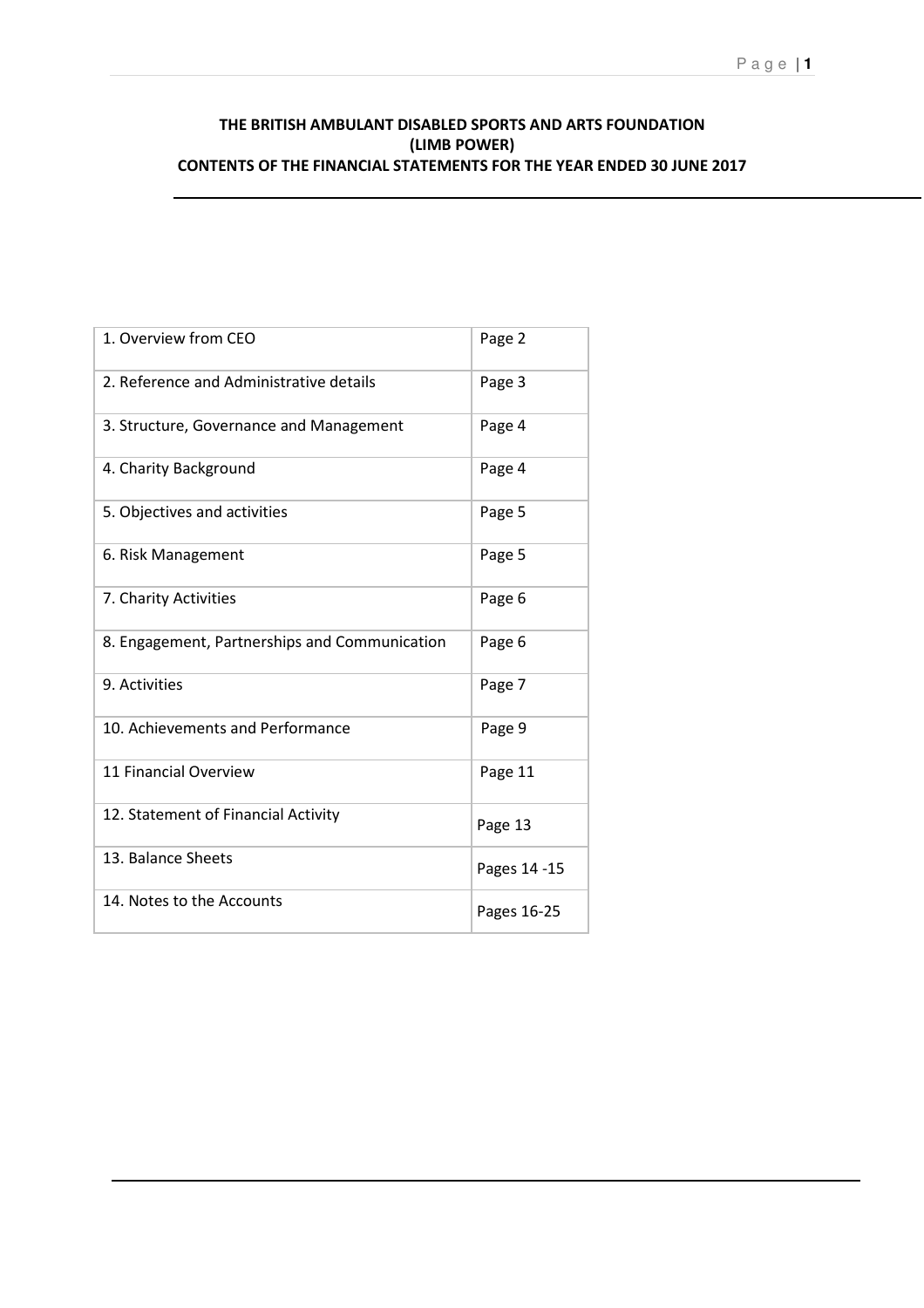# **THE BRITISH AMBULANT DISABLED SPORTS AND ARTS FOUNDATION (LIMB POWER) OVERVIEW FROM THE CEO FOR THE YEAR ENDED 30 JUNE 2017**

The Trustees have pleasure in presenting their report and financial statements of the charity for the year ended 30 June 2017.

#### **1. OVERVIEW FROM OUR CEO**

Welcome to LimbPower's sixth Annual Report. This year has been an exciting year for LimbPower and the limb loss community, with some incredible new projects and partnerships, two new staff members and a report which paints a positive and inspirational picture of the future life of amputees and individuals with limb difference.

LimbPower, together with our partners have made some amazing steps forward in supporting individuals with amputations and limb impairments to live healthier and more active lives. We are embarking on relationships with a broader range of partners, while consolidating our existing relationships. There have been changes and developments around the service provision for amputees and individuals with limb difference, with the NHS embarking on a full service review. Activity limbs and microprocessor knees have become available through the NHS offering amputees access to better technology and better outcomes.

The highlights from this year have been

- The announcement from Treasury that 1.5 million pounds had been found to provide children with activity limbs and to conduct research into getting the most innovative and new technologies to children. LimbPower has been incredibly privileged to share this journey with the Department of Health, Devices for Dignity, Starworks and the many children and families who have benefited from this provision of activity prosthetics.
- Being part of the National Together We Will Media Campaign, working with all seven NDSOs, The Activity Alliance (formerly EFDS) and Sport England to highlight the benefits of engaging in activity for persons with a disability.
- Launching the resources and videos LimbPower has spent three years developing to support amputees and individuals with limb difference. These resources enable the charity to support primary amputees and individuals with limb difference who are on low incomes or have greater mobility issues, as we can support them to be active in their own homes without the need to attend a gym, club or events.
- Our incredible supporters and volunteers. I am always humbled by the enthusiasm, compassion and time that our supports and volunteers will dedicate to volunteering at LimbPower events, helping other people with limb difference and raising funds to enable the charity to function and deliver the invaluable programmes and resources we offer.
- I cannot write a summary about the incredible work LimbPower does without mentioning the dedicated staff who work tirelessly and with great passion and enthusiasm to deliver the services we offer our community. My thanks are due to them all and the report that follows will highlight examples of the first class work they do. My thanks also go to our Board of Trustees for their vision and insight.

This has been a phenomenal year and I truly believe that LimbPower is breaking down barriers and creating and highlighting facilitators to enable people with limb loss and limb difference to reach their potential and live healthier and more active lives.

Yours sincerely, Kiera Roche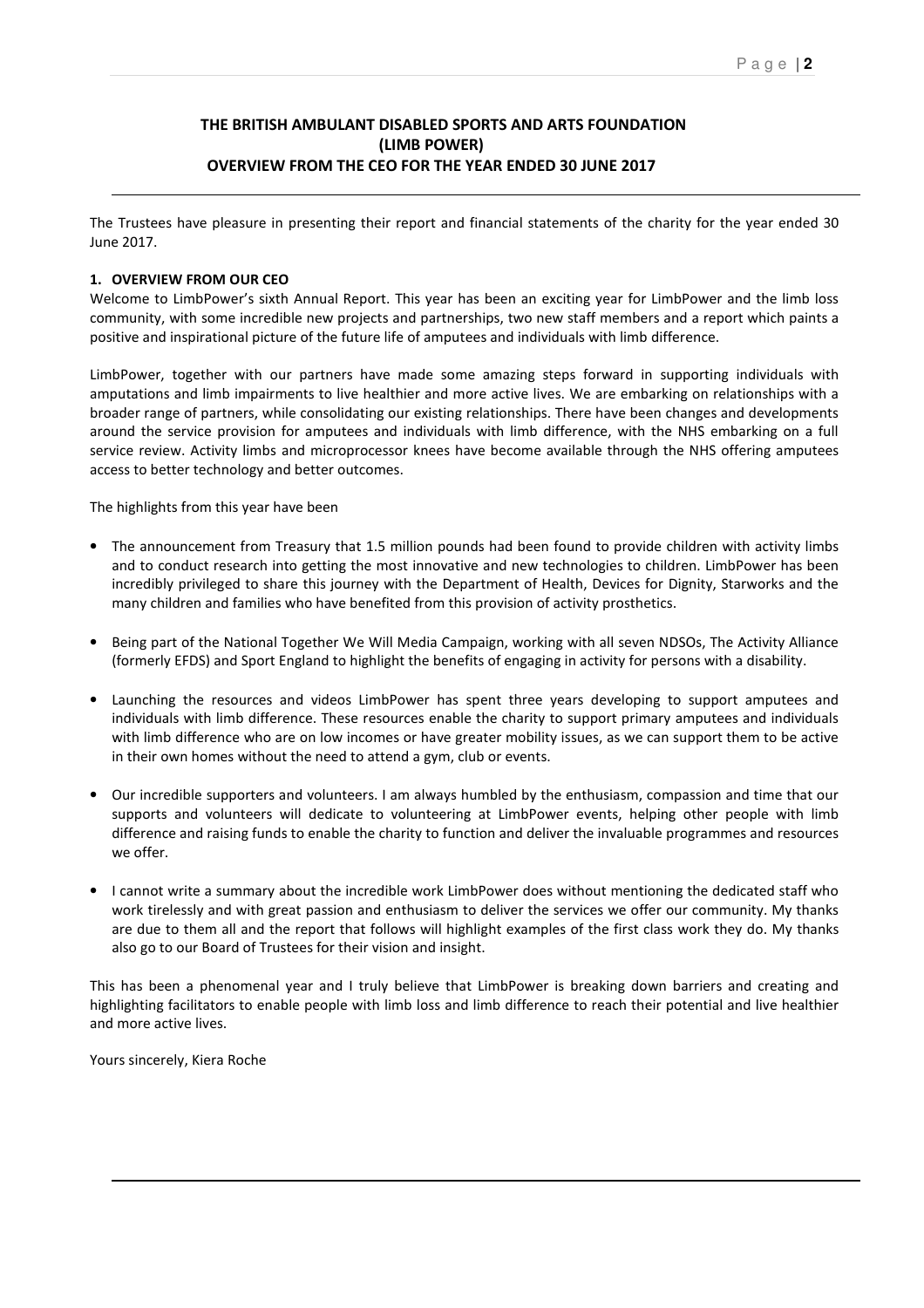## **THE BRITISH AMBULANT DISABLED SPORTS AND ARTS FOUNDATION (LIMB POWER) REPORT OF THE TRUSTEES FOR THE YEAR ENDED 30 JUNE 2017**

## **REFERENCE AND ADMINISTRATIVE DETAILS**

Registered Charity Number: **1132829** 

#### **Registered office**

Whitecroft Tandridge Lane Lingfield Surrey RH7 6LL

#### **Trustees**

The names of the current Trustees are:

Janet Williams - Trustee Chairperson, appointed 22.01.2017 Ross Wadey – Trustee, appointed 20.11.2016 Jessica Cook – Trustee, appointed 15.07.2015 Carl Barrett – Trustee, appointed 2.3.2018 Angela Schroeder – Trustee Vice Chairperson, appointed 22.01.2017

#### **CEO: Kiera Roche**

#### **The Trustees who also served the charity during the period were**;

Damien MacDonald – resigned 30.10.2017 Chris Linnitt – resigned 11.04.2017

#### **Bankers**

**HSBC** 

# **Independent Examiner**

Martin Nsiah BA FCCA

#### **Ambassador**

Andrew Lewis Anne Dickins Anoushe Hasain Danny Green Gemma Trotter Helen Chapman Jack Eyres Jodie Cundy Rachel Morri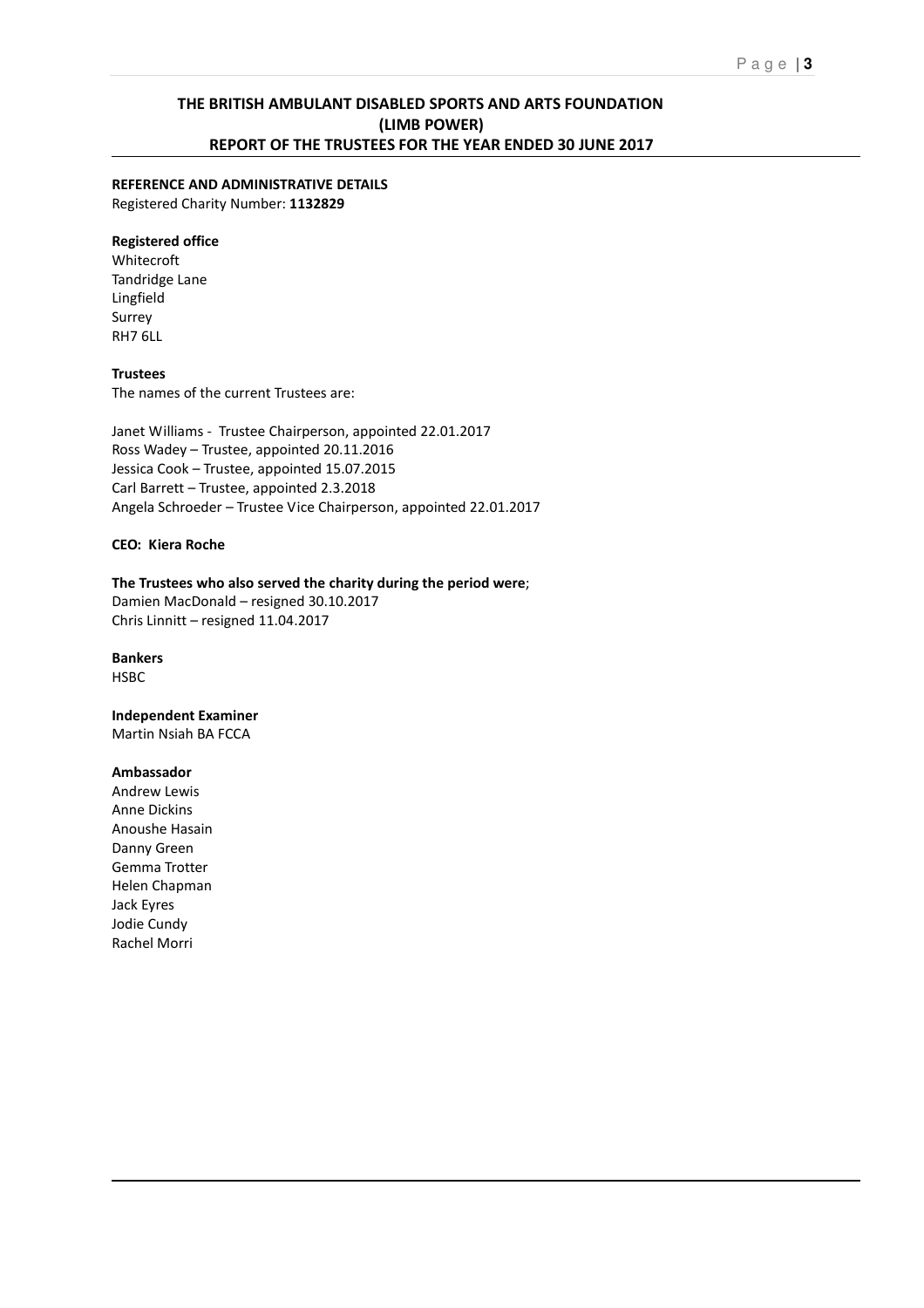# **THE BRITISH AMBULANT DISABLED SPORTS AND ARTS FOUNDATION (LIMB POWER) REPORT OF THE TRUSTEES FOR THE YEAR ENDED 30 JUNE 2017**

#### **3. STRUCTURE, GOVERNANCE AND MANAGEMENT**

LimbPower is a charitable foundation founded on 19<sup>th</sup> October 2009 (Trust Deed), which established the objectives and powers of the charity, governed under its Articles of Association (AoA), which have been revised and updated at various AGMs since then. The charity was registered with the Charity Commission on 20 November 2009, registration number 1132829.

The charity's objectives are specifically restricted to the following "The relief of ambulant disabled people (individuals with limb loss or impairments to their limbs who are not wheelchair bound); by providing or assisting in the provision of facilities to enable such persons to participate in sports in the interests of social welfare and with the object of improving their conditions of life by aiding rehabilitation and improving the quality of life through the medium of recreational and competitive sports and arts.

We aim to achieve these objectives through the provision of useful and relevant information, access to facilities and opportunities for participation in sport and the arts.

#### **HOW DO WE DO THIS:**

- Through the provision of grassroots sporting and leisure opportunities.
- Through signposting and resources, such as: the website, factsheets and guides.
- Through advocacy, advice and information.
- Through workshops, clinics and events.
- We can act as umbrella or resource body.
- Through peer participation.
- Leading by example, through our challenge events and clinics.

#### **4. THE CHARITY BACKGROUND**

LimbPower – Living with limb loss

LimbPower (The British Ambulant Disabled Sports and Arts Foundation) is a registered charity (RCN 1132829) created in November 2009 for the benefit of amputees and individuals with limb impairments (individuals with congenital limb differences, club foot, hip dysplasia and acquired limb impairments such as balance disorders and peripheral nerve injury). Founded to fill a much-needed gap in disability sport, physical activity and access to the arts to improve quality of life and to aid lifelong rehabilitation. LimbPower are the lead organisation with the necessary expertise, experience and partnerships to engage, influence attitudes, change behaviour and physical activity and sporting habits of amputees and individuals with limb impairments an estimated population of 450,000 people. LimbPower have been recognised as a National Disability Sports Organisation by the English Federation of Disability Sport because they believe LimbPower have the credentials, track record and expertise to engage amputees and individuals with limb impairments in physical activity and sport; and the access to influence families, healthcare professionals, sports providers and government. In line with the Department of Culture Media and Sports strategy and the new Sport England strategy LimbPower have reviewed our position and amended our position to adopt some of the key elements identified by both the DCMS and Sport England around disability and physical activity and sport.

**Direction<sup>[1</sup>]** Direction provide useful and relevant services our community want and need to enable them to engage in physical activity, sport and the arts to aid their lifelong physical, social and psychological rehabilitation. LimbPower are dedicated to having a positive, meaningful and measurable impact on improving the lives of amputees and individuals with limb impairments.

Through LimbPower's research and insight into the barriers and motivators to participation and through regular consultation with stakeholders with regard to the direction of the charity LimbPower can create products and services which will enable the charity to achieve our objectives.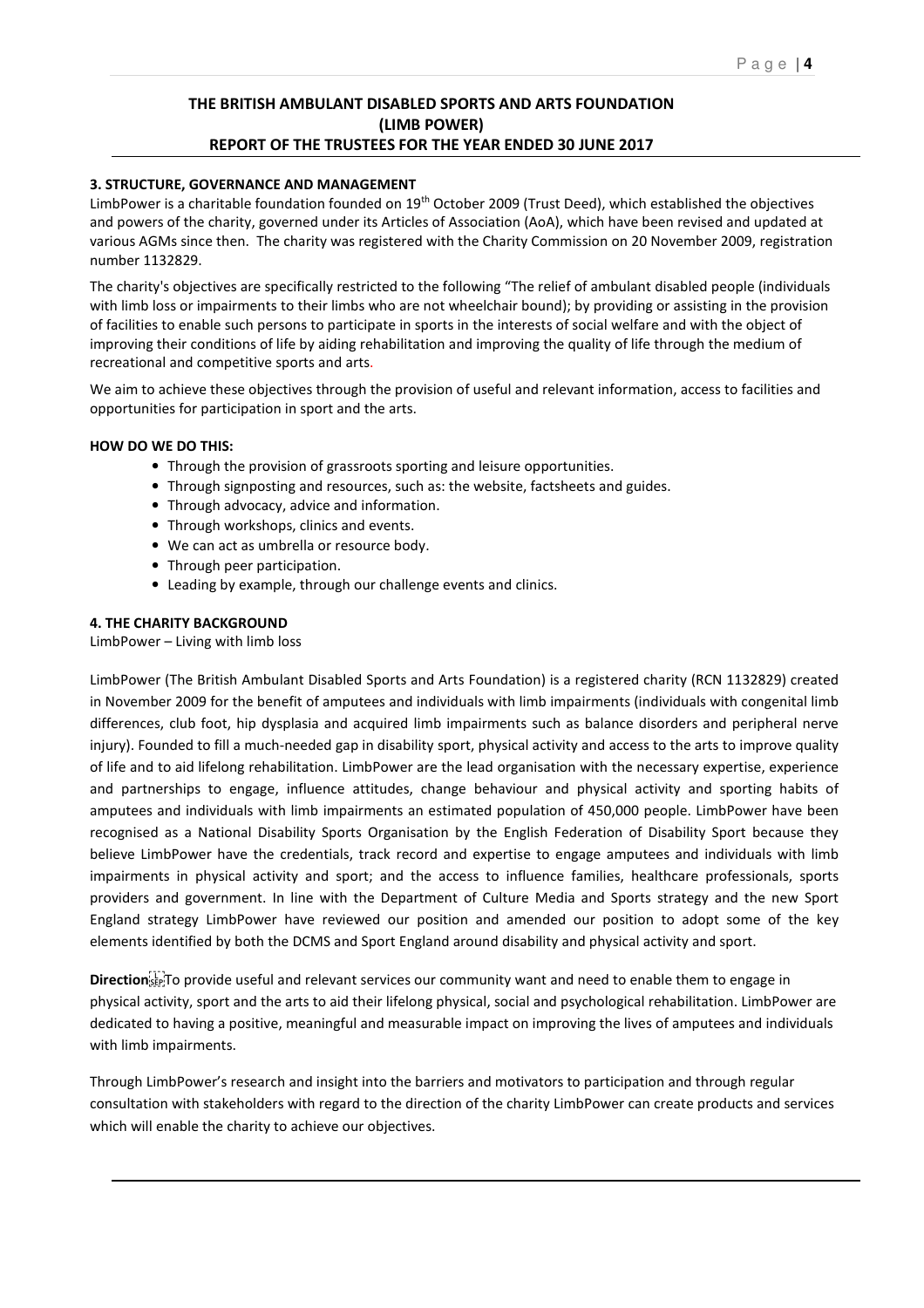# **THE BRITISH AMBULANT DISABLED SPORTS AND ARTS FOUNDATION (LIMB POWER) REPORT OF THE TRUSTEES FOR THE YEAR ENDED 30 JUNE 2017**

We understand the value and importance of engaging with our beneficiaries, volunteers and mentors who all have a vested interest in the charity and our success.

When we launched LimbPower the focus was on delivering events and activities to aid a limb impaired persons physical, social and psychological rehabilitation. Since becoming a National Disability Sports Organisation in July 2014 we have developed a more in-depth knowledge of the Disability Sports Landscape and as a result we have developed our services to include; events, workshops, toolkits, coaching resources, sport action plans, membership, case studies and factsheets, we have identified new stakeholders who can help LimbPower deliver our objectives, but on a larger, national scale. We have also identified new charitable objectives, which fit within our governance, which are highlighted in this plan.

**Our vision** is changing lives through the power of physical activity, sport and the arts.

**Our mission** is to engage amputees and individuals with limb impairments in regular and sustained participation in physical activity, sport and the arts to improve quality of life and to aid physical, social and psychological rehabilitation.

**Our aims** are to increase engagement, sustained participation and promote local inclusion to help limb impaired adults, young people and children reach their potential; to put each amputee and limb impaired person in touch with the right sport and leisure activity for their needs and ability. To provide expert knowledge and help to: the limb impaired, families physiotherapists, prosthetists, orthotists, occupational therapists, case manager, lawyers, support workers, coaches and other sport providers on how to engage and adapt sport for the limb impaired.

## 5. **OBJECTIVES AND ACTIVITIES**

- Increase the number of amputees and individuals with limb impairments taking part in physical activity, playing sport and enjoying the arts.
- Build early engagement opportunities through Identifying gaps in service provision and develop projects to meet the needs identified.
- Speed up and advance the rehabilitation of amputee and individuals with limb impairments (prosthetic and orthotic users) through education and engagement.
- Promote regular and sustained participation in physical activity, sport and the arts.
- Promote entry level participation in physical activity and sport through to club participation.
- Address the impairment specific issues for amputees and individuals with limb impairments.
- Promote access to sporting and arts events as a spectator or volunteer.
- Work with and support National Governing Bodies in attracting our community to their sports.
- Provide advocacy and advice through access to useful and relevant information on physical activity, sport and the arts.
- Increase beneficiary, volunteer and ambassador numbers to establish a wider reach.
- Open dialogue and engage with stakeholders around physical activity, sport and the arts. Raise the profile of the charity as the authority on engaging the limb loss community in activity, sport and the arts.

In formulating its objectives, the charity has considered the Charity Commission's published guidance on the operation of charities for the public benefit.

## **6. RISK MANAGEMENT**

LimbPower conduct an annual Board review which includes a discussion on risk and the completion of the risk register. As part of the business planning exercises carried out during the year, the Trustees have considered the major risks to which LimbPower are exposed. The Trustees have reviewed systems and identified steps to mitigate those risks.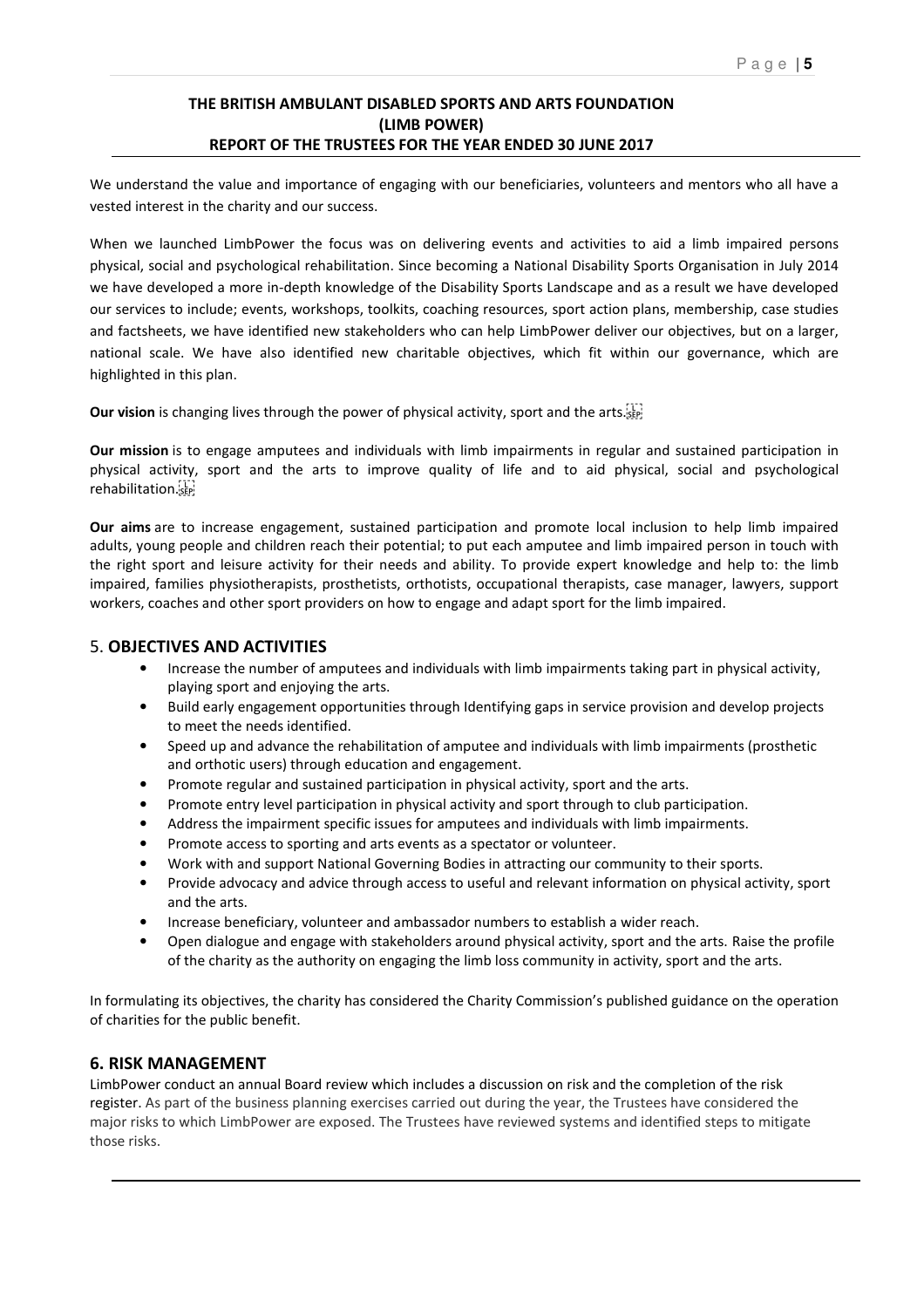# **THE BRITISH AMBULANT DISABLED SPORTS AND ARTS FOUNDATION (LIMB POWER) REPORT OF THE TRUSTEES FOR THE YEAR ENDED 30 JUNE 2017**

# **7. CHARITY ACTIVITIES 2016 – 2017**

#### **LimbPower Event and Activity Review**

#### **8. ENGAGEMENT, PARTNERSHIPS AND COMMUNICATION**

LimbPower works with individuals and families affected by amputation and limb difference on a day-to-day basis, offering advice, support and sign-posting to local and national opportunities, highlighting useful and relevant resources and educational materials. LimbPower also offers support and advice to healthcare professionals, lawyers, case managers and teachers as well as other people engaged with the rehabilitation of amputees and individuals with limb difference. We received thousands of phone calls, emails, letters and messenger massages asking for advice on health, fitness, prosthetics, orthotics, physical activity and sport.

#### **Physical Activity Advisers Pilot**

LimbPower ran a pilot to identify if placing Physical Activity Advisers at Roehampton and Manchester Prosthetic Limb Centres would increase engagement in activity. This pilot aims to provide an advisory service on sport and physical activity and to support the provision of such activity for in-patients and out-patients using the Limb Centre. These advisers are amputees who will be on hand one day a week to work with the Healthcare Professionals to engage patients in physical activity.

**Talks, conference and exhibitions** LimbPower attends relevant exhibitions, conferences, talks, coffee mornings, school talks and social events to engage with the community we serve. This engagement is vital to keep the community information about our programmes and services and the programmes and services of other charities and organisations within the sport and community sectors.

**Sports Sector** LimbPower engage with the sport sector to deliver useful and relevant programmes and to signpost local opportunity to participate in physical activity the sports and the arts to aid physical, social and psychological rehabilitation and the quality of life to amputees and individuals with limb difference (Prosthetic and Orthotic Users).

LimbPower continues to engage with our NGB partners, supporting them to increase participation in their sport through sport action plans and affiliate agreements including:

- attending LimbPower events and engaging directly with amputees and people with a physical impairment,
- directing individuals to their activities,
- LimbPower continue to engage with EFDS and the other NDSO's through regular meetings, sharing ideas resources, working collaboratively on events, social media campaigns, research and resources. We also engage with Country Sports Partnerships and other sports bodies and organisations.

**Charity Sector** LimbPower engages with a number of disability organisations including the Douglas Bader Foundation, Limbless Association, Reach, Steps, The Teenage Cancer Trust, The Arctic One Foundation and the Meningitis Research Foundation and we are developing relationships with other emerging charities.

#### **Healthcare Sector**

LimbPower engages with manufactures in the Prosthetic and Orthotic Industry. Through these relationships we have gained further credibility in the industry and become a trusted partner.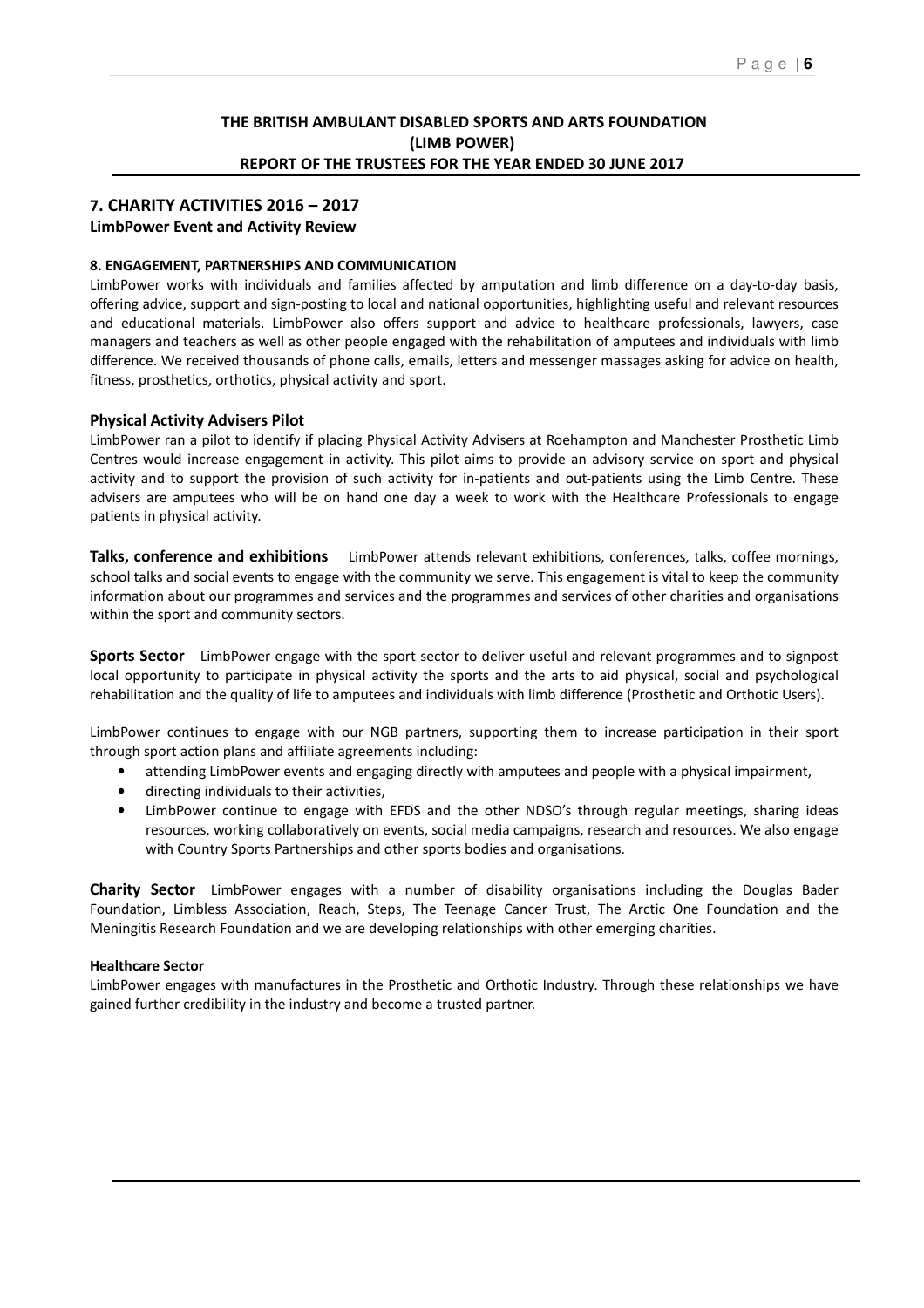# **THE BRITISH AMBULANT DISABLED SPORTS AND ARTS FOUNDATION (LIMB POWER) REPORT OF THE TRUSTEES CONTINUED FOR THE YEAR ENDED 30 JUNE 2017**

#### **Marketing and communications - Social Media Campaigns**

**The Together We Will:** This campaign ran from July to the end of September 2016. The National Disability Sports Organisations (NDSO) and Activity Alliance (formerly EFDS) came together, supported by Sport England to encourage disabled people to be more active. The **Together We Will** campaign aimed to support and motivate disabled people along with their friends and family to become healthier, stronger and have fun being active. Over the summer, we showcased a series of ambassador stories from disabled people, about how and where they enjoy being active with friends and family. We also made it easier to find useful information about people and organisations that can support disabled people to be more active.

**Limb Loss Awareness Month** is an awareness campaign from America brought to the UK by LimbPower. LimbPower engaged all of the limb loss charities and service providers in this campaign giving us national coverage. This campaign ran throughout the month of April to raise awareness of limb loss and limb difference. LimbPower ran a social media campaign called #GetMoving to raise awareness of the physical health benefits and mental health benefits of engaging in physical activity with a focus on moving more at home, in the office and for children. LimbPower created a series of thee infographics called 'Move More at Home', 'Move More at Work' and 'Move More for Children'.

**I can campaign;** This celebrated the International Day of Persons with Disabilities and European Limb Loss Day on 3rd December. This was a social media campaign to promote the positive experiences of individuals with limb loss and limb difference. This campaign ran in partnership with LimbPower, Limbless Association and the London Prosthetic Centre.

# **9. ACTIVITIES**

#### **Children's Prosthetic Fund**

Last year the government announced that £1,500,000 would be released for Children's Activity Prosthetic Limbs, a major step forward for all of the individuals and organisations who campaigned to secure this fund. £750,000 of this fund has been allocated to providing children up to the age of 18 with prosthetic limbs and components and £750,000 has been allocated to a research collaboration into identifying what children and their families want from their prosthetic service and how this can be delivered. LimbPower has been working closely with the Department of Health to formulate the strategy for delivering sporting prosthetics to children via Prosthetic Artificial Limb Centres and in administrating the Children's Prosthetic Fund to facilitate the application and invoicing procedure to make it easy and efficient for all Limb Centres. NHS Prosthetic Limb Centres across the country have been prescribing activity limbs for children since October 2016, with over 70 children already in receipt of activity limbs. LimbPower has also been working with and supporting Devices for Dignity - Starworks who are leading on the prosthetic research

#### **Fundamental Skills Workshops**

LimbPower has researched and developed the Fundamental Skills workshops for child amputees aged 5-18 to support the Children's Prosthetic Fund which LimbPower administers. Children with amputations and limb impairments can be excluded from school and community activities through social, physical and psychological barriers. These workshops are designed to teach children how to use their activity limb/s to aid their participation in physical activity and sport, both in school and in the community. The Fundamental Skills programme has six ability levels focusing on key skills including; throwing, catching, kicking, running, jumping and skipping. Each participating child will receive a Fundamental Skills certificate for taking part and a badge if they master the skills for each level. All exercises are adapted for amputees and children with limb difference by our team of coaches from Eclectic Coaching and with input from Roehampton University and British Athletics. The first workshop will run in November 2017.

**Introduction into Physical Activity and Sport Workshops** LimbPower worked with the University of Roehampton to write the course content and to write training and delivery notes for the course tutors. The objective was to deliver a course which provides information and exercises to engage inactive amputees and individuals with limb impairments in physical activity. This event was created to address the gap in the market between leaving the limb centre and engaging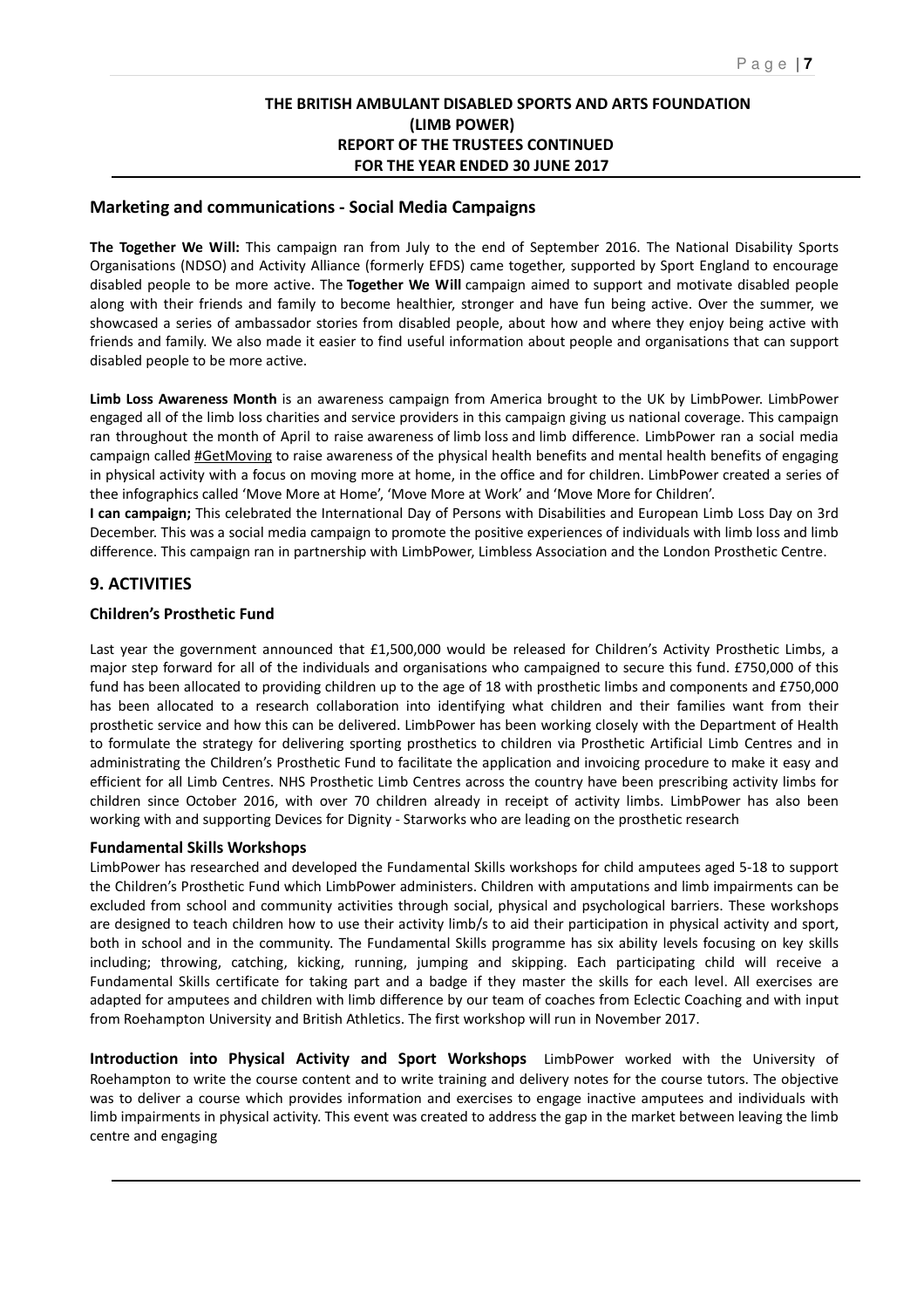## **THE BRITISH AMBULANT DISABLED SPORTS AND ARTS FOUNDATION (LIMB POWER) REPORT OF THE TRUSTEES CONTINUED FOR THE YEAR ENDED 30 JUNE 2017**

in physical activity and sport. These workshops are designed to assist amputees and individuals with limb difference who want more than the general mobility and standard rehabilitation offered at the prosthetic limb centres. The workshops cover areas such as strength, agility, balance and coordination and overcoming barriers to sport through both practical and theory sessions in a one-day course. Each course can accommodate up to 30 participants and are held in different locations around England at, or close to, prosthetic limb centres. Attendees are generally the newly impaired going through the rehabilitation process or those who have been recently discharged from regular physiotherapy from their prosthetic limb centre, and who are interested in increasing their fitness but who are not actively participating in regular sport. Two courses were run in this Financial Year.

#### **Multisport Events**

LimbPower continues to run multisport events, which are designed to engage individuals with limb impairments in physical activity and sport, creating a pathway to sustained participation. LimbPower run the annual LimbPower Junior Games which took place in June 2017. The Junior Games is an annual event on the sports calendar and forms part of the pathway from grassroots participation in sports to sporting excellence and national representation for children. The main focus of the Junior Games is to provide young amputees and children with limb difference with an opportunity to participate in physical activity and sport in a safe and conducive environment, where they can compete against their peers. Young people received instruction from qualified coaches from National Governing Bodies of Sport and experienced athletes in a wide range of sports and activities. This year LimbPower organised a **multisport** event as part of the plan to run two regional multisport events to reach different areas of the county, with a focus on getting more inactive disabled people active and engage with new people. The first event took place at St Mary's University Twickenham on 25th June 2017.

An additional benefit of these events is the opportunity to meet other and more experienced amputees in a conducive environment where ideas, experiences and information can be shared. By operating an open programme LimbPower encourages amputees of all ages and all abilities to "have-a-go" at a wide range of sports, giving them the best opportunity to find a sport which suits their lifestyle and ability.

#### **Resources**

LimbPower conducted research with St Mary's University and Chichester University into the barriers and facilitators of engaging in physical activity and sport. From this and other research LimbPower identified that many primary (new) amputees require support and resources at the early stages of rehabilitation, before they consider taking part in a group activity. Between 2014 and 2017 the charity has focused on developing resources, including online exercise videos for balance and co-ordination and strength and conditioning (http://limbpower.com/index.php/resources/toolkit-videos), **Accessing Sport and Physical Activity** Fact Sheets (10) on how to access physical activity and sport, **educational resources** (3), **guides & toolkits** (3) with four more in the pipeline and social media campaign **infographics** (3).

**Sports Matrices -** LimbPower consulted with healthcare professionals and sports scientists for over a year to create the Prosthetic Sports and Physical Activity Matrix to inform amputees and users of prosthetics about the prosthetics available on prescription from the NHS to enable them to engage in physical activity. One of the barriers LimbPower identified is that service users mistakenly think they need a bespoke activity prosthesis to take part in activity and sport. LimbPower dispelled this myth with the creation of the Prosthetic Sports and Physical Activity Matrix. There is a version for both upper limb and lower limb prosthetic users.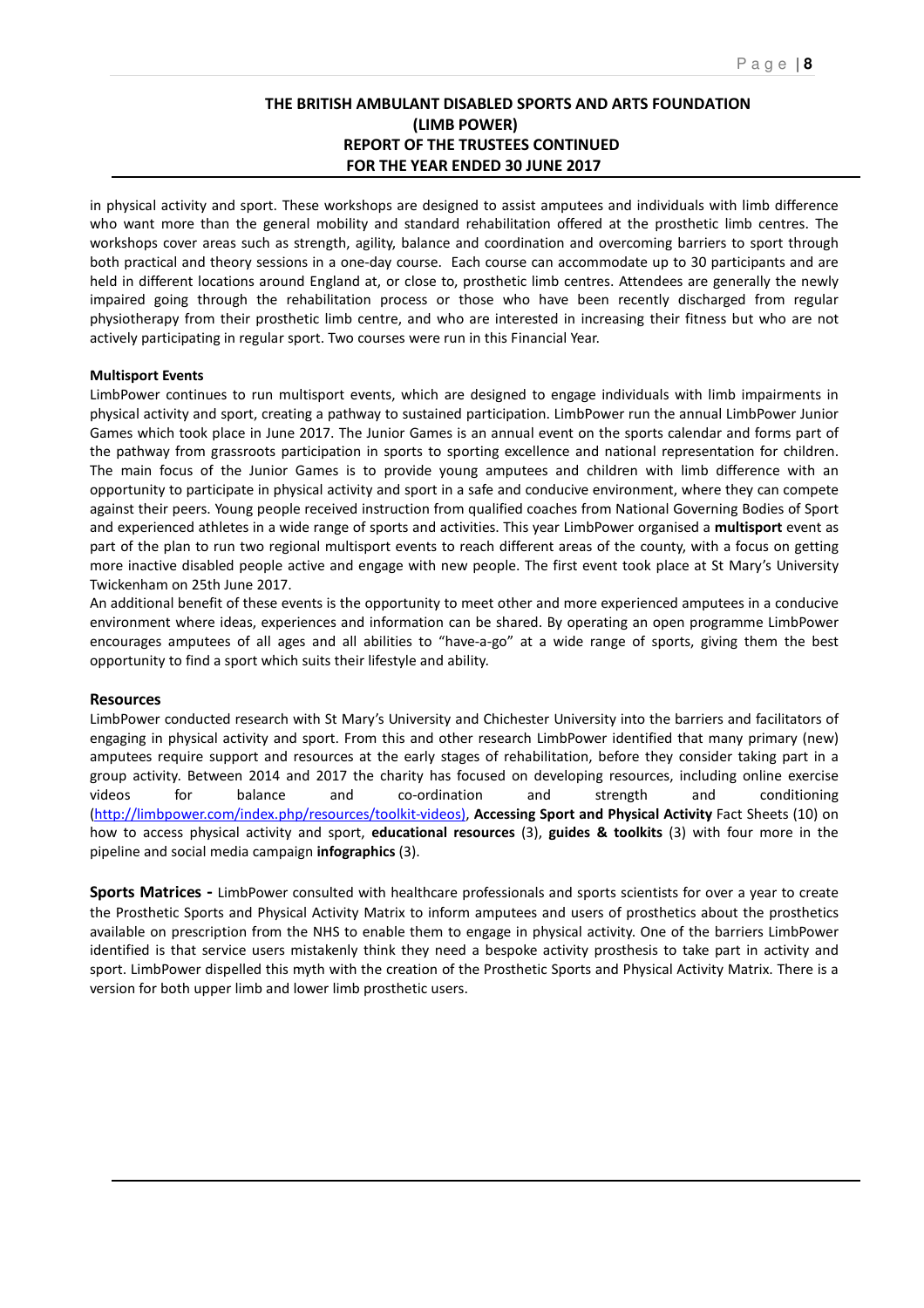# **THE BRITISH AMBULANT DISABLED SPORTS AND ARTS FOUNDATION (LIMB POWER) REPORT OF THE TRUSTEES CONTINUED FOR THE YEAR ENDED 30 JUNE 2017**

## **10. ACHIEVEMENTS AND PERFORMANCE**

#### **Research**

Research, monitoring and evaluation is key to the work LimbPower undertakes, it enhances our understanding of the sports sector and amputee and limb loss community that we serve. Research gives LimbPower insight into what is required to tailor our current programmes, practice and resources to meet the needs of the community we serve. Research also provides LimbPower with the evidence and need to engage with our many partners and to help advise and support their work in providing quality opportunities for amputees and people with a limb impairment. When conducting research projects LimbPower work in collaboration with other relevant organisations, universities and appropriate partners. Research we have conducted in collaboration to date includes:

- Leisure Time Physical Activity (2017) Adult Outpatients: conducted by Ross Wadey, St Mary's University, Twickenham, and Mellissa Day, University of Chichester. (http://limbpower.com/index.php/resources/research). Building upon this published study, its findings are currently being transformed into several narrative stories not only for a subsequent academic publication, but also for intended use on the LimbPower website.
- LimbPower Sport and Physical Activity Survey (2016) Conducted by EFDS on behalf of LimbPower, we embarked on this research to better understand the motivations and barriers to participation in physical activity and sport amongst people who have undergone an amputation or were born with a limb impairment. (http://limbpower.com/index.php/resources/research/limbpower-sport-andphysical-activity-survey-2016).
- The impact of using a prosthesis on participation in sport and physical activity (2017). Conducted by John Head, Salford University, a deeper evaluation of the LimbPower Sport and physical Activity Survey (2016). (http://limbpower.com/index.php/resources/research/impact-using-prosthesisparticipation-sport-and-physical-activity-2017).
- Ongoing research with adult inpatients: Collaboration between St Mary's University, LimbPower and Queen Mary's Hospital, Roehampton exploring the psychosocial experiences of people with an amputation in Queen Mary's Hospital.
- 'Encouraging Disabled People to Volunteer in Sport':(2017) This research was carried out by the EFDS in partnership with the eight National Disability Sports Organisations, including LimbPower and Sport England. (http://limbpower.com/index.php/resources/research/encouraging-more-disabled-peoplevolunteer-sport).
- Active Beyond Education?: (December 2015) The research explores young disabled people's experiences of sport and physical activity, during their transition from education to adulthood. (http://limbpower.com/index.php/resources/research/research-item).
- A Survey for Parents of Children with An Amputation. Conducted out by Ross Wadey, St Mary's University, Twickenham, and Mellissa Day, University of Chichester on behalf of LImbPower.
- Children's Prosthetic Fund: A Service Evaluation Research with Junior Outpatients: Conducted by Jessica Law, Associate Lecturer in Sport Rehabilitation at the University of Bolton is conducting a service evaluation of the Children's Prosthetic Fund in conjunction with the charity LimbPower**.**
- LimbPower were working with NHRI and Devices for Dignity around children's prosthetics. You can read more about this programme here. (http://devicesfordignity.org.uk/starworks\_cp/)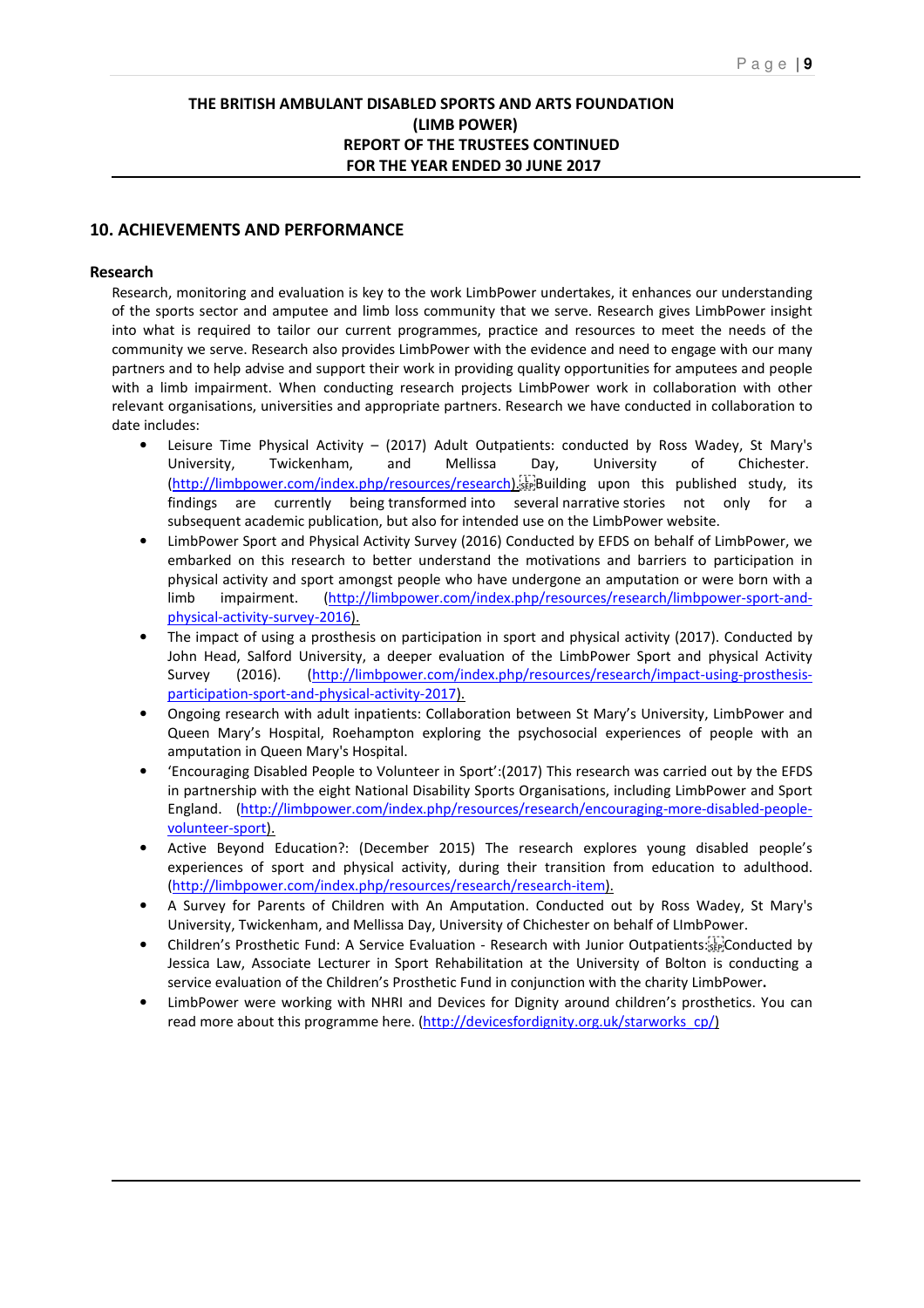## **THE BRITISH AMBULANT DISABLED SPORTS AND ARTS FOUNDATION (LIMB POWER) REPORT OF THE TRUSTEES CONTINUED FOR THE YEAR ENDED 30 JUNE 2017**

#### **FUNDRAISING**

LimbPower are enormously grateful for every single donation we receive from individuals, families and organisations. We thank each and every one of our donors for supporting the work of the charity in so many creative and interesting ways, from fundraising challenges, tea morning and sponsored event to poetry readings and photoshoots. LimbPower could not run our invaluable service without their support. The determination and dedication we have witnessed from our supporters is astounding.

LimbPower has focused its fundraising programme on organisations and companies working the community LimbPower serves, such as prosthetic and orthotic manufacturers and service providers and grant makers who already provide grants in the area of disability sport. By focusing our fundraising activities in this way LimbPower are able to make the best use of the limited resources the charity for resources, events and opportunities we need to expand this programme, however our philosophy is to focus on current activities and do them well before we look at developing the programme.

#### **MAIN GRANTS DONORS**

Department of Health Sports England

#### **OUR CORPORATE AND TRUST SPONSORS**

Aviva Leigh Day Blatchford Otto Bock Healthcare PLC Churchdown Village Junior School St Cedd's School Dorset Orthopedic and the Stewarts Douglas Bader Foundation The Hawthorns School Hazelwood PTA

#### **OUR DONORS**

Alan Fox **Alan Fox** Jack Eyers **Neil Mcloughlin** Alan Roche **Internal Acky Courtney Alan Roche** Philip McCormick Andrew Keen **Andrew Keen** James Hateley **Pippa Whitmore** Andy Brittles **Andy Brittles** Jon Wittenburg **Rachel A Hayne** Angela Schroeder **Manual Accord Clearts** Judy Appleby **Richard Clearry** Anne Garland **Kate Mercer Communist Robert Roche** Robert Roche Barclays PLC **Kiera Roche** S Bey BAPO Ltd **Laura Cartmill** Cartmill Common Fraser (Aviva) Carly Bauert Lauren Gregory Siobhan Strike Caroline Bennett Lee Millard Caroline Bennett Lee Millard C F Merchie **C** F Merchie Linda Chen Stour Village Hall Crown Partners **Crown Partners** Crown Partners **Crown Partners** Cusan White Damien MacDonald Loraine Dawson Vinay Rao Danny Campion Mark Pattenden Go Glass Cambridge Ltd Emma Bolster **Michelle Woods** ND & SP Manders Fiona Ward Monetary Solutions Toni Rochowski Gary Dixon Myerson Solicitors

#### **VOLUNTEERS**

**LimbPower would like to offer thanks to all the fantastic fundraisers and Volunteers, their support is invaluable and immeasurable.** 

N.B. While LimbPower has aimed to include all our sponsors here, we apologise in advance for any omissions. If that is the case, please contact us and you'll get a special mention in our next e-newsletter and on our website.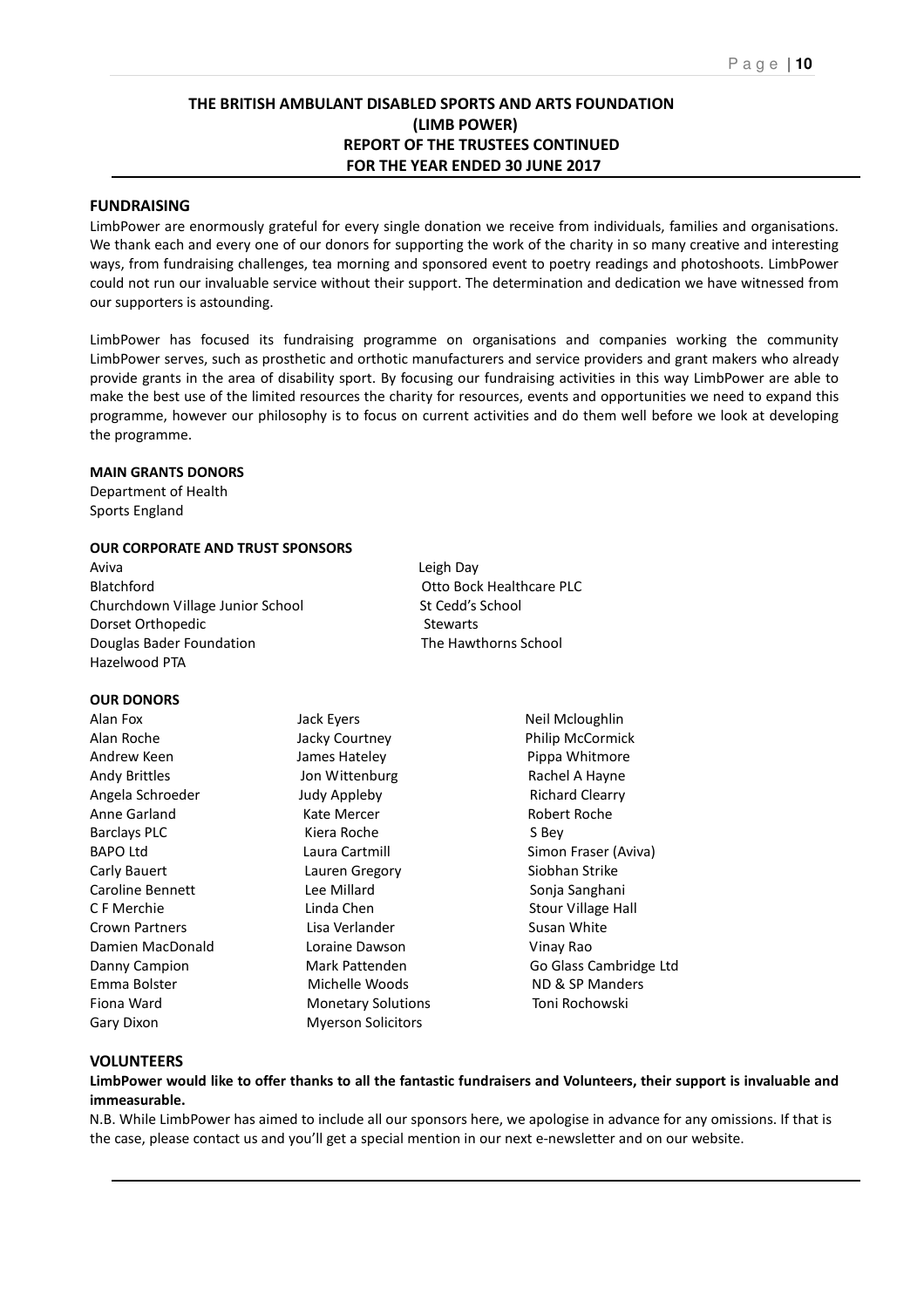## **THE BRITISH AMBULANT DISABLED SPORTS AND ARTS FOUNDATION (LIMB POWER) REPORT OF THE TRUSTEES CONTINUED FOR THE YEAR ENDED 30 JUNE 2017**

## **STATEMENT OF TRUSTEES RESPONSIBILITIES**

The Trustees are responsible for preparing the Trustees' Annual Report and the financial statements in accordance with applicable law and United Kingdom Accounting Standards (United Kingdom Generally Accepted Accounting Practice).

Charity Commission requires the trustees to prepare financial statements for each financial year, which give a true and fair view of the state of affairs of the charitable organisation and of the incoming resources and application of resources, including the income and expenditure, of the charitable organisation for that period end 30 June 2017. In preparing these financial statements, the trustees are required to:

- select suitable accounting policies and then apply them consistently;
- make judgements and estimates that are reasonable and prudent;
- state whether applicable UK Accounting Standards have been followed, subject to any material departures disclosed and explained in the financial statements;
- prepare the financial statements on the going concern basis unless it is inappropriate to presume that the charity will continue in operation.

The trustees are responsible for keeping adequate accounting records that disclose with reasonable accuracy at any time the financial position of the charity and enable them to ensure that the financial statements comply with the Charity Commission Act. They are also responsible for safeguarding the assets of the charitable company and hence for taking reasonable steps for the prevention and detection of fraud and other irregularities

In so far as the trustees are aware:

- there is no relevant audit information of which the charitable company's auditor is unaware; and
- the trustees have taken all steps that they ought to have taken to make themselves aware of any relevant audit information and to establish that the auditor is aware of that information.

Approved by order of the board of Trustees on 30 April 2018 and signed on its behalf by

………………………………………… **Janet Williams – Trustee Chairperson**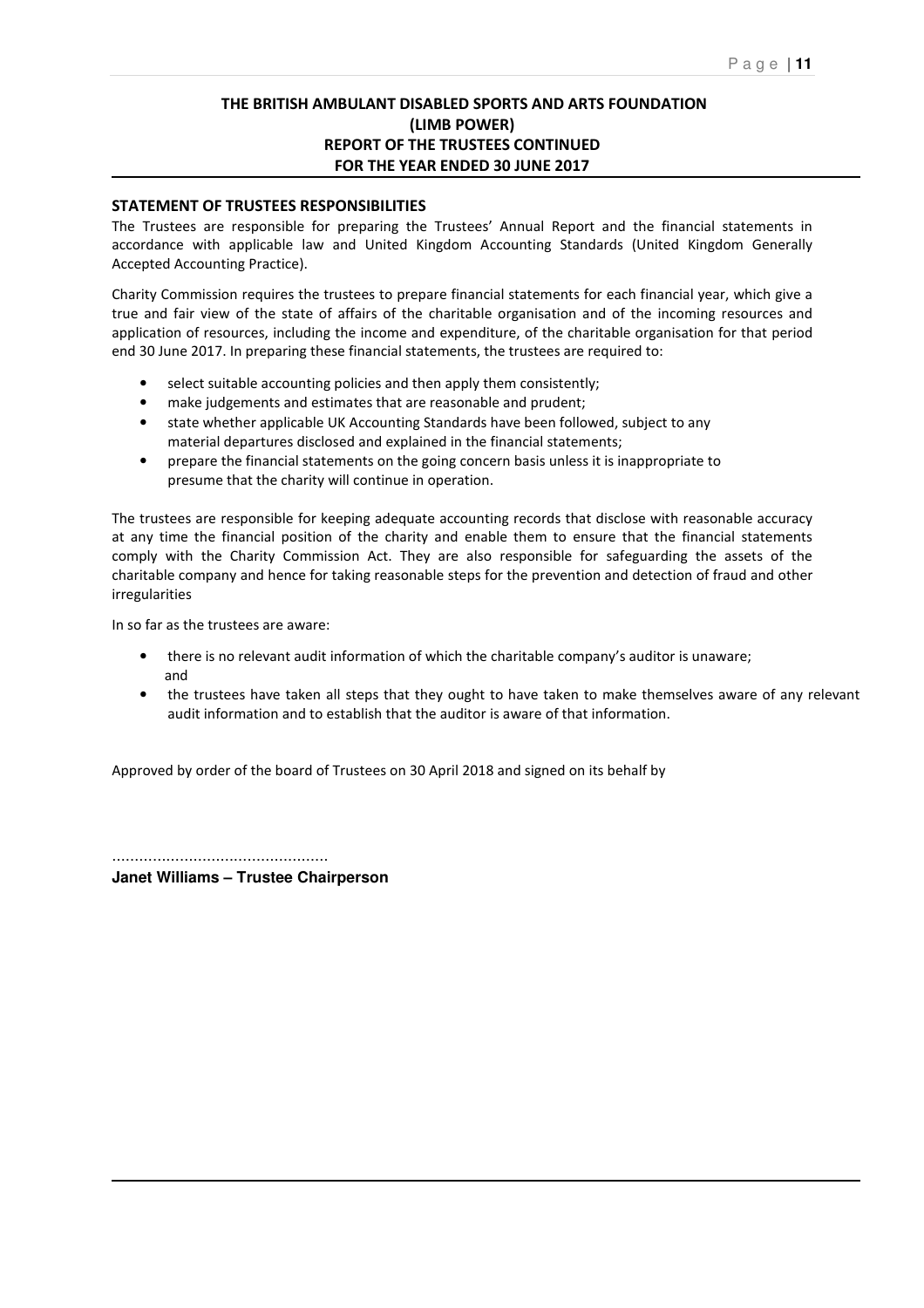# **THE INDEPENDENT EXAMINER'S REPORT TO THE TRUSTEES OF THE BRITISH AMBULANT DISABLED SPORTS AND ARTS FOUNDATION (LIMBPOWER)**

I report to the charity trustees on my examination of the accounts of the Charity for the year ended 30 June 2017.

#### **Responsibilities and basis of report**

As the trustees of the charity you are responsible for the preparation you are satisfied that the accounts of the Charity are not required by charity law to be audited and have chosen instead to have an independent examination.

#### **Independent examiner's statement**

I have completed my examination. I confirm that no matters have come to my attention in connection with the examination giving me cause to believe that in any material respect:-

- 1. accounting records were not kept as required by section 386 of the 2006 Act and Regulation 4 of the 2006 Accounts Regulations;
- 2. the accounts do not comply with the accounting requirements of section 396 of the 2006 Act other than any requirement that the accounts give a 'true and fair view which is not a matter considered as part of an independent examination; or
- 3. the accounts have not been prepared in accordance with the methods and principles of the Statement of Recommended Practice for accounting and reporting by charities applicable to charities preparing their accounts in accordance with the Financial Reporting Standard applicable in the UK and Republic of Ireland (FRS 102).

I have no concerns and have come across no other matters in connection with the examination to which attention should be drawn in this report in order to enable a proper understanding of the accounts to be reached.

……………………………………………….. **Martin Nsiah BA FCCA**  31 Cochrane Drive Dartford Kent DA1 2GE Chartered Accountant

Date: 30 April 2018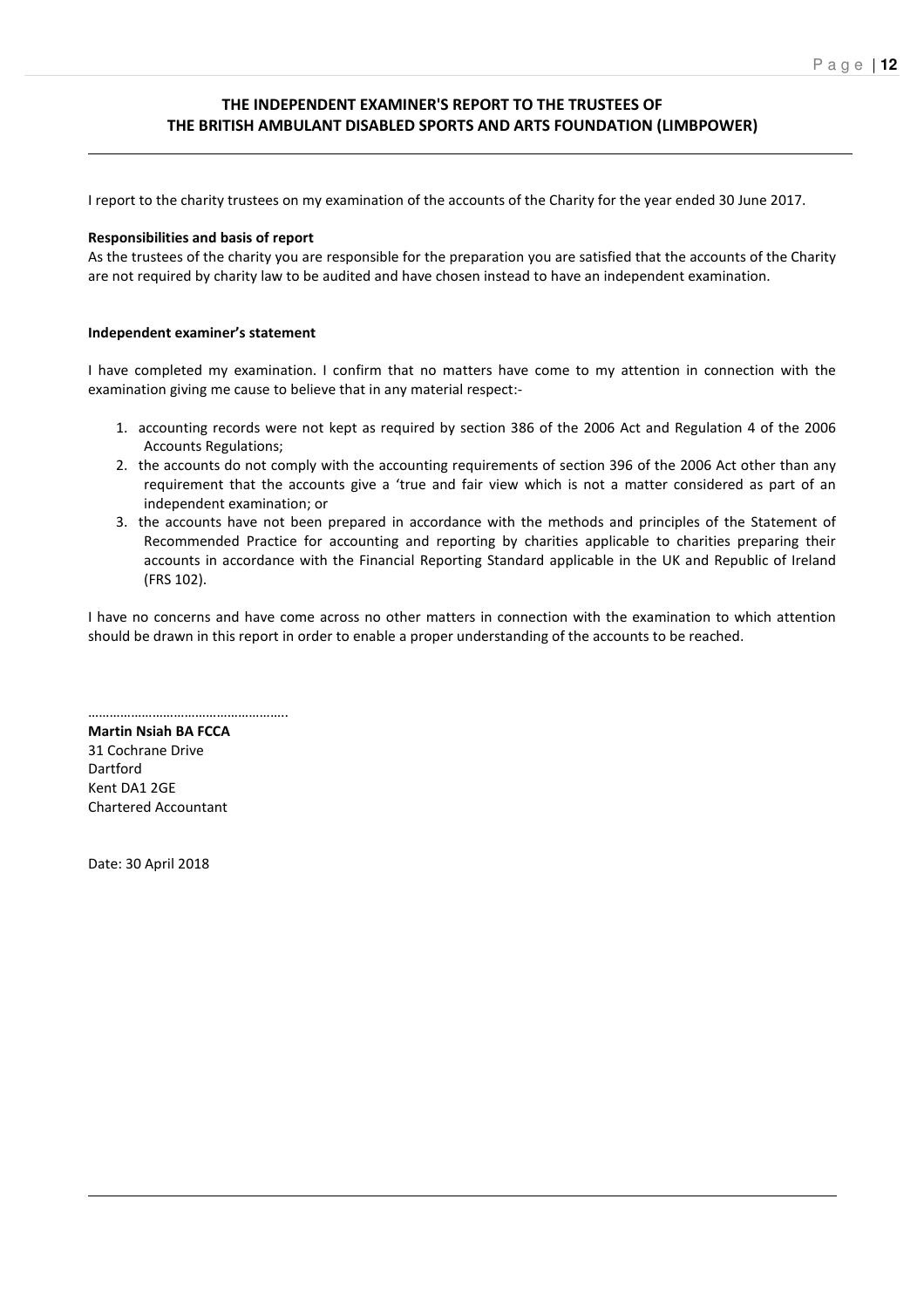## **THE BRITISH AMBULANT DISABLED SPORTS AND ARTS FOUNDATION (LIMBPOWER) STATEMENT OF FINANCIAL ACTIVITIES FOR THE YEAR ENDED 30 JUNE 2017**

|                                                           |                         | <b>Unrestricted</b><br>funds | <b>Restricted</b><br>funds | 2017<br><b>Total funds</b> | 2016<br>Total<br>funds |
|-----------------------------------------------------------|-------------------------|------------------------------|----------------------------|----------------------------|------------------------|
|                                                           | <b>Notes</b>            | £                            | £                          | £                          | $\pmb{\mathsf{f}}$     |
| <b>INCOME AND ENDOWMENTS FROM</b>                         |                         |                              |                            |                            |                        |
| Voluntary income                                          | $\overline{\mathbf{2}}$ | 8,231                        | 146,516                    | 154,747                    | 66,683                 |
| Activities for generating funds                           | 3                       | 53,754                       | 24,000                     | 77,734                     | 78,322                 |
| <b>Total</b>                                              |                         | 61,965                       | 170,516                    | 232,481                    | 145,004                |
| <b>EXPENDITURE ON</b>                                     |                         |                              |                            |                            |                        |
| Costs of generating funds                                 | 4                       | 25,354                       | 12,809                     | 38,163                     | 33,492                 |
| <b>Charitable activities</b>                              | 6                       |                              |                            |                            |                        |
| Sports England ( Inclusive Sports)                        |                         |                              | 68,266                     | 68,266                     | 58,116                 |
| Department of Health                                      |                         |                              | 21,315                     | 21,315                     | 1,053                  |
| Limb Power Adult and Junior Games                         |                         |                              | 11,444                     | 11,444                     | 21,833                 |
| Activity Kits and Research<br>Other Charitable activities |                         |                              | 8,463                      | 8,463<br>5,262             | 5,444                  |
| Support and Admin costs                                   |                         | 17,724                       | 5,262                      | 17,724                     | 4,563<br>10823         |
| Governance Cost                                           | 5                       | 5,539                        |                            | 5,539                      | 2,415                  |
| Other                                                     |                         |                              |                            |                            |                        |
| <b>Total</b>                                              |                         | 48,617                       | 127,559                    | 176,176                    | 137,739                |
| Net gains/(losses)                                        |                         |                              |                            |                            |                        |
| NET INCOME/(EXPENDITURE)                                  |                         | 13,348                       | 42,957                     | 56,305                     | 7,265                  |
| <b>RECONCILIATION OF FUNDS</b>                            |                         |                              |                            |                            |                        |
| <b>Total funds brought forward</b>                        |                         | 110,333                      | 2,500                      | 112,833                    | 105,568                |
| TOTAL FUNDS CARRIED FORWARD                               |                         | 123,681                      | 45,457                     | 169,138                    | 112,833                |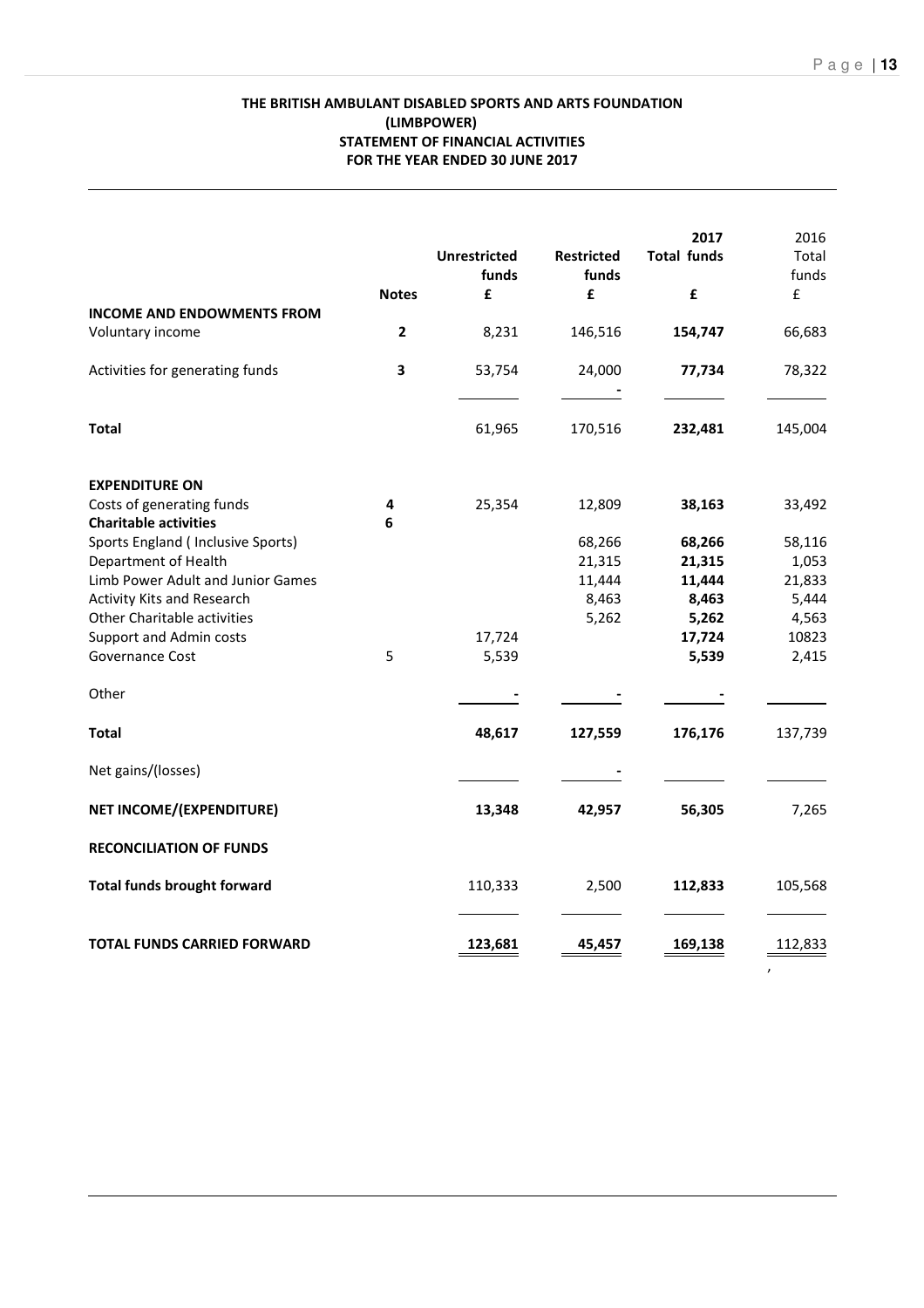# **THE BRITISH AMBULANT DISABLED SPORTS AND ARTS FOUNDATION (LIMBPOWER**) **BALANCE SHEET AT 30 JUNE 2017**

| <b>FIXED ASSETS</b><br>Tangible assets                          | Notes<br>8 | <b>Unrestricted</b><br>funds<br>£<br>3,402<br>3,402 | <b>Restricted</b><br>funds<br>£<br>1,129<br>1,129 | 2017<br><b>Total funds</b><br>£<br>4,531<br>4,531 | 2016<br>Total<br>funds<br>$\mathbf f$<br>3,171<br>3,171 |
|-----------------------------------------------------------------|------------|-----------------------------------------------------|---------------------------------------------------|---------------------------------------------------|---------------------------------------------------------|
| <b>CURRENT ASSETS</b><br>Debtors<br>Cash at bank                | 9          | 124,886<br>124,886                                  | 31,500<br>24,359<br>55,859                        | 31,500<br>149,245<br>180,745                      | 5,000<br>113,631<br>118,631                             |
| <b>CREDITORS</b><br>Amounts falling due within one year         | 10         | (4,607)                                             | (11, 531)                                         | (16, 138)                                         | (8,969)                                                 |
| <b>NET CURRENT ASSETS</b>                                       |            | 120,279                                             | 44,328                                            | 164,607                                           | 109,662                                                 |
| TOTAL ASSETS LESS CURRENT LIABILITIES                           |            | 123,681                                             | 45,457                                            | 164,607                                           | 112,833                                                 |
| <b>NET ASSETS</b>                                               |            | 123,681                                             | 45,457                                            | 169,138                                           | 112,833                                                 |
| <b>FUNDS</b><br>Unrestricted funds:<br>General fund             | 15         |                                                     |                                                   | 123,681                                           | 110,333                                                 |
| Restricted funds:<br>Sports England and Department of<br>Health |            |                                                     |                                                   | 45,457                                            | 2,500                                                   |
| <b>TOTAL FUNDS</b>                                              |            |                                                     |                                                   | 169,138                                           | 112,833                                                 |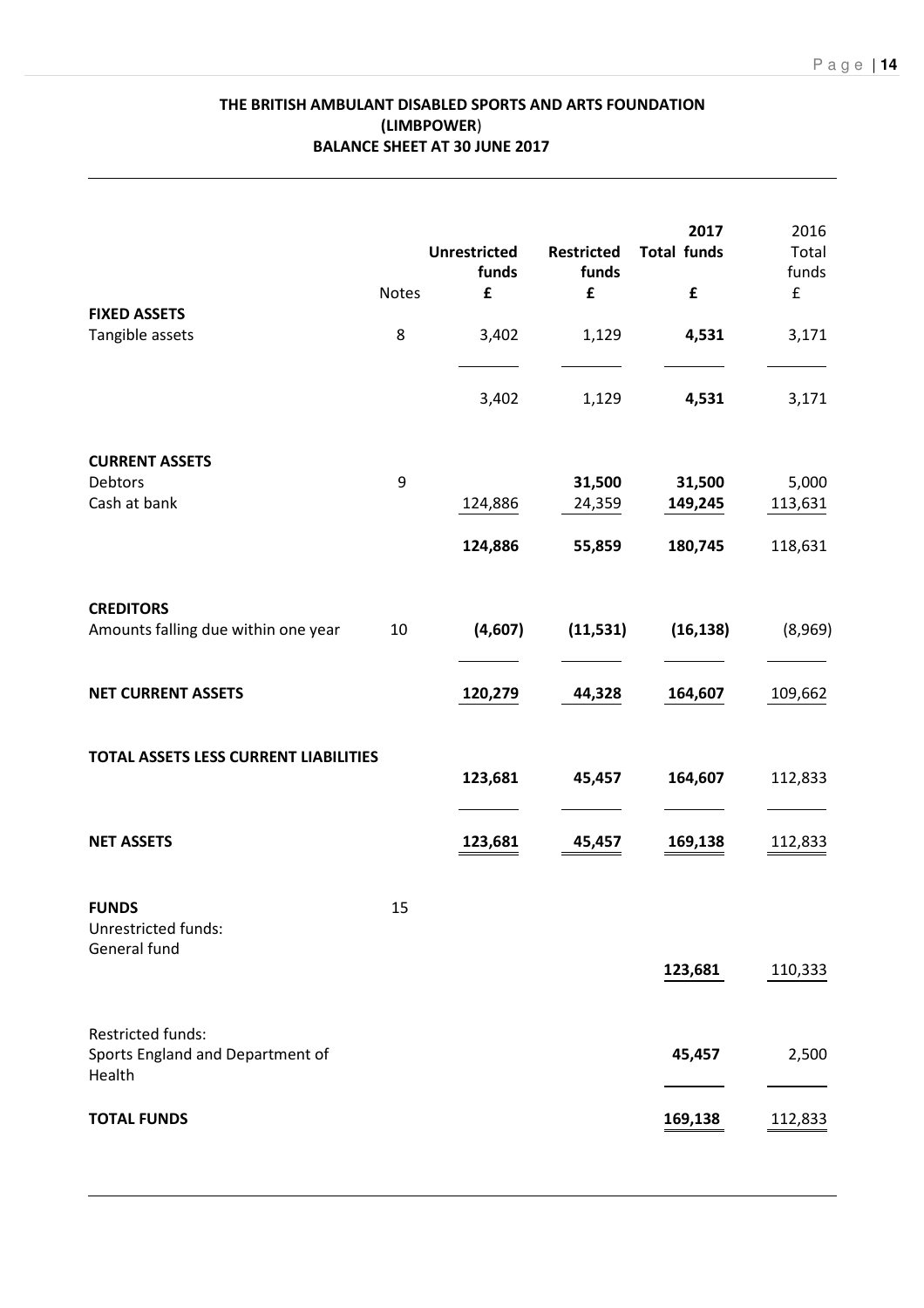# **THE BRITISH AMBULANT DISABLED SPORTS AND ARTS FOUNDATION (LIMBPOWER**) **BALANCE SHEET AT 30 JUNE 2017 ….CONTINUED**

The trustees acknowledge their responsibilities for

- (a) ensuring that the charitable organisation keeps accounting records that comply
- (b) preparing financial statements which give a true and fair view of the state of affairs of the charity as at the end of each financial year and of its surplus or deficit for each financial.

The financial statements were approved by the Board of Trustees on .30 April 2018 and were signed on its behalf by:

............................................. **Janet Williams Trustee Chairperson**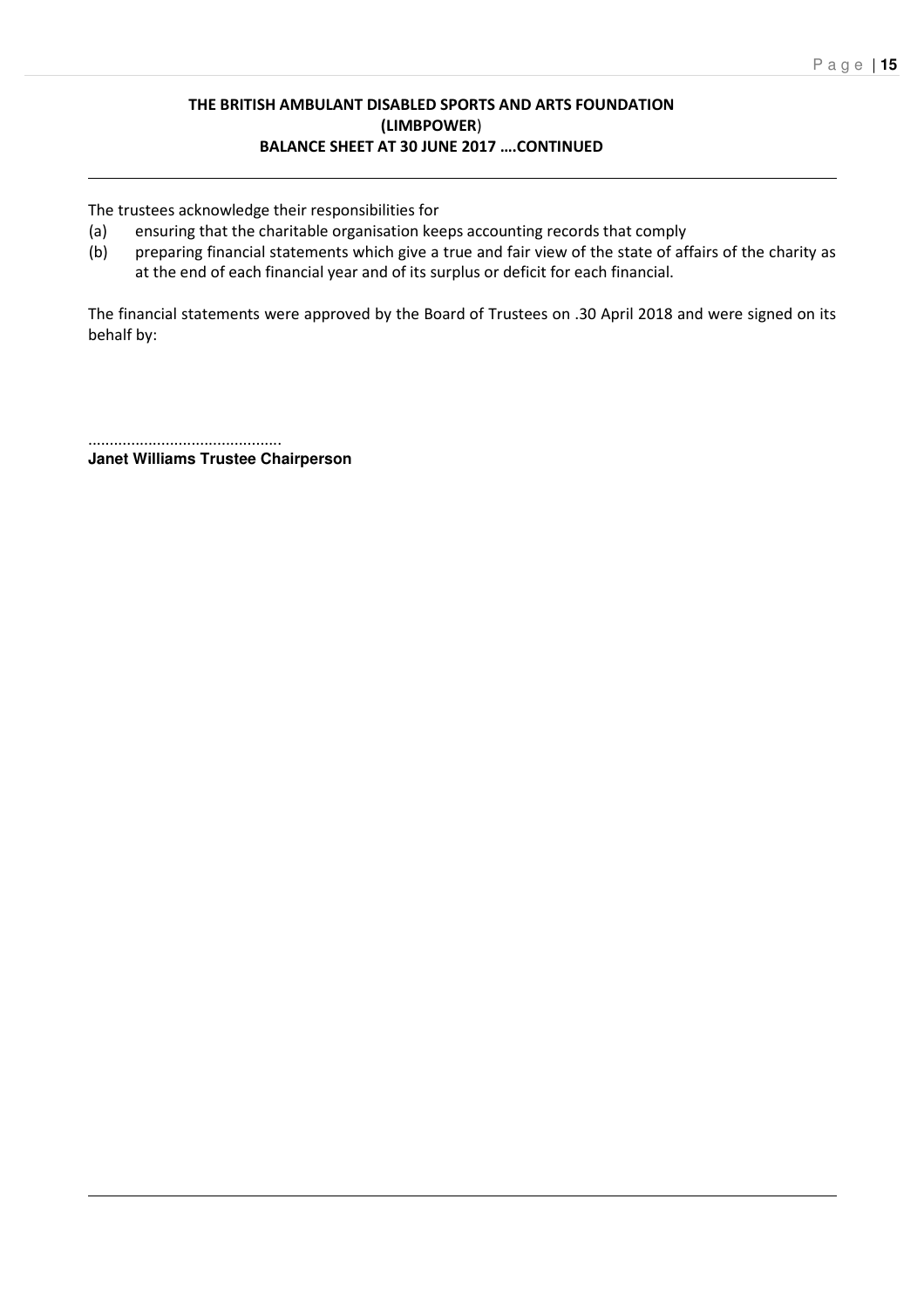# **THE BRITISH AMBULANT DISABLED SPORTS AND ARTS FOUNDATION (LIMBPOWER) NOTES TO THE FINANCIAL STATEMENTS FOR THE YEAR ENDED 30 JUNE 2017**

## **1. ACCOUNTING POLICIES**

## **Basis of preparing the financial statements**

The financial statements of the charitable company, which is a public benefit entity under FRS 102, have been prepared in accordance with the Charities SORP (FRS 102) 'Accounting and Reporting by Charities: Statement of Recommended Practice applicable to charities preparing their accounts in accordance with the Financial Reporting Standard applicable in the UK and Republic of Ireland (FRS 102) (effective 1 January 2015)', Financial Reporting Standard 102 'The Financial Reporting Standard applicable in the UK and Republic of Ireland' and the Companies Act 2006. The financial statements have been prepared under the historical cost convention with the exception of investments which are included at market value, as modified by the revaluation of certain assets.

The directors continue to review fund raising activities and the cost structure of the company. The use of the going concern basis of accounting is considered appropriate because there are no material uncertainties related to events or conditions that may cast significant doubt about the ability of the company to continue as a going concern.

#### **Income**

All income is recognised in the Statement of Financial Activities once the charity has entitlement to the funds, it is probable that the income will be received and the amount can be measured reliably.

#### **Expenditure**

Liabilities are recognised as expenditure as soon as there is a legal or constructive obligation committing the charity to that expenditure, it is probable that a transfer of economic benefits will be required in settlement and the amount of the obligation can be measured reliably. Expenditure is accounted for on an accruals basis and has been classified under headings that aggregate all cost related to the category. Where costs cannot be directly attributed to particular headings they have been allocated to activities on a basis consistent with the use of resources.

#### **Tangible fixed assets**

Depreciation is provided at the following annual rates in order to write off each asset over its estimated useful life.

Computers and Office equipment - 20% straight line method.

#### **Taxation**

The charity is exempt from corporation tax on its charitable activities.

## **Fund accounting**

Unrestricted funds can be used in accordance with the charitable objectives at the discretion of the trustees.

Restricted funds can only be used for particular restricted purposes within the objects of the charity. Restrictions arise when specified by the donor or when funds are raised for particular restricted purposes.

Further explanation of the nature and purpose of each fund is included in the notes to the financial statements.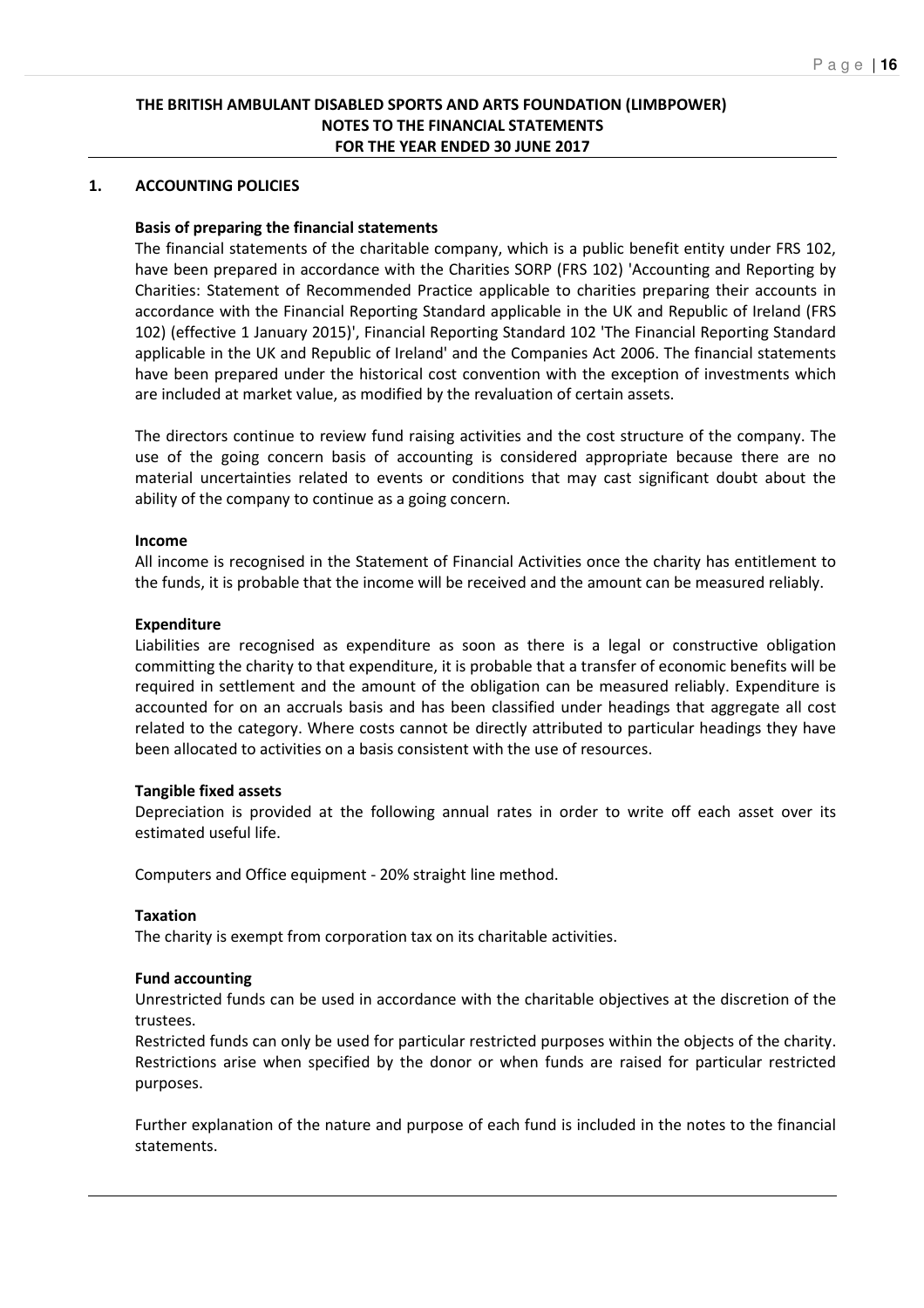# **THE BRITISH AMBULANT DISABLED SPORTS AND ARTS FOUNDATION (LIMBPOWER) NOTES TO THE FINANCIAL STATEMENTS - CONTINUED FOR THE YEAR ENDED 30 JUNE 2017**

| 2a. | <b>VOLUNTARY INCOME</b>                 |         |        |
|-----|-----------------------------------------|---------|--------|
|     |                                         | 2017    | 2016   |
|     |                                         | £       | £      |
|     | Subscriptions                           | 285     | 265    |
|     | Donations                               | 7,674   | 27,205 |
|     | Third Party donation                    | 9,515   | 8,353  |
|     | Sponsorship                             | 5,272   |        |
|     |                                         |         |        |
|     |                                         | 22,746  | 35,823 |
|     |                                         |         |        |
| 2B. | <b>Grants</b>                           |         |        |
|     |                                         | 2017    | 2016   |
|     |                                         | £       | £      |
|     | Department of Health                    | 40,500  |        |
|     | Sports England - Inclusive Sports Fund  | 91,501  | 30,860 |
|     |                                         |         |        |
|     |                                         | 132,001 | 30,860 |
|     |                                         |         |        |
| 3.  | <b>Activities for generating Income</b> |         |        |
|     |                                         | 2017    | 2016   |
|     |                                         | £       | £      |
|     | Ways of Roses                           | 5,247   | 15,096 |
|     | ManiC Marafun                           | 8,042   | 5,287  |
|     | London Parallel Event                   | 770     | 80     |
|     | Amputea Febreware                       | 3,695   |        |
|     | Hike the Pike and Snowden               | 7,464   | 2,375  |
|     | <b>Limb Power Junior Games</b>          | 18,766  | 7,997  |
|     | <b>Limb Power Adult Games</b>           | 9,066   | 27,331 |
|     | Limb Power Ball                         | 21,006  | 16,071 |
|     | Marketing, web links and Advertising    | 3,580   | 3,630  |
|     | Other fundraising activities            |         |        |
|     |                                         | 99      | 455    |
|     |                                         | 77,734  | 78,322 |
| 4.  | <b>COSTS OF GENERATING FUNDS</b>        |         |        |
|     |                                         | 2017    | 2016   |
|     |                                         | £       | £      |
|     | <b>Staff Costs</b>                      | 7,539   | 7,150  |
|     | Amputea Febreawary                      | 220     |        |
|     | Ways of Roses                           |         | 10,038 |
|     | Hike the Pike                           | 3,730   | 400    |
|     |                                         |         |        |
|     | Manic Marafun                           | 1,523   | 1,123  |
|     | Limb Power Ball                         | 6,134   | 8,486  |
|     | Night Rider                             | 600     |        |
|     | <b>Other Fundraising Costs</b>          | 4,069   | 2,434  |
|     | Donation to beneficiaries               | 12,808  |        |
|     | Marketing & Advertising                 | 1,540   | 3,861  |
|     |                                         | 38,163  | 33,492 |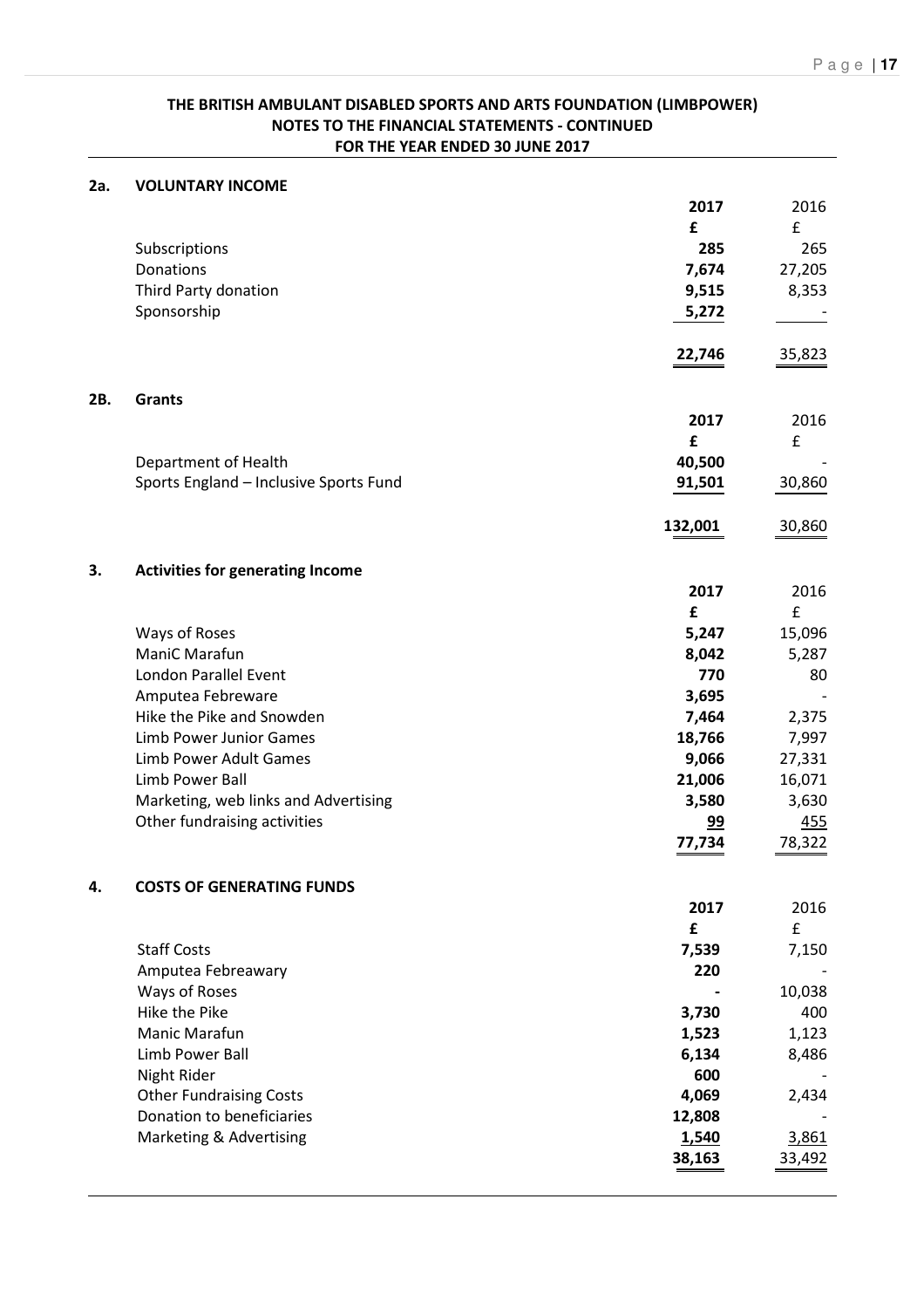# **THE BRITISH AMBULANT DISABLED SPORTS AND ARTS FOUNDATION (LIMBPOWER) NOTES TO THE FINANCIAL STATEMENTS CONTINUED FOR THE YEAR ENDED 30 JUNE 2017**

# **5 GOVERNANCE COSTS**

|                                    | 2017  | 2016                     |
|------------------------------------|-------|--------------------------|
|                                    | £     | £                        |
| <b>Staff Costs</b>                 | 2,893 | 2,150                    |
| Insurance                          | 719   |                          |
| <b>Bookkeeping and Accountancy</b> | 482   | 265                      |
| <b>Training</b>                    | 1,401 | -                        |
| Travel                             | 44    | $\overline{\phantom{a}}$ |
|                                    | 5,539 | 2,415                    |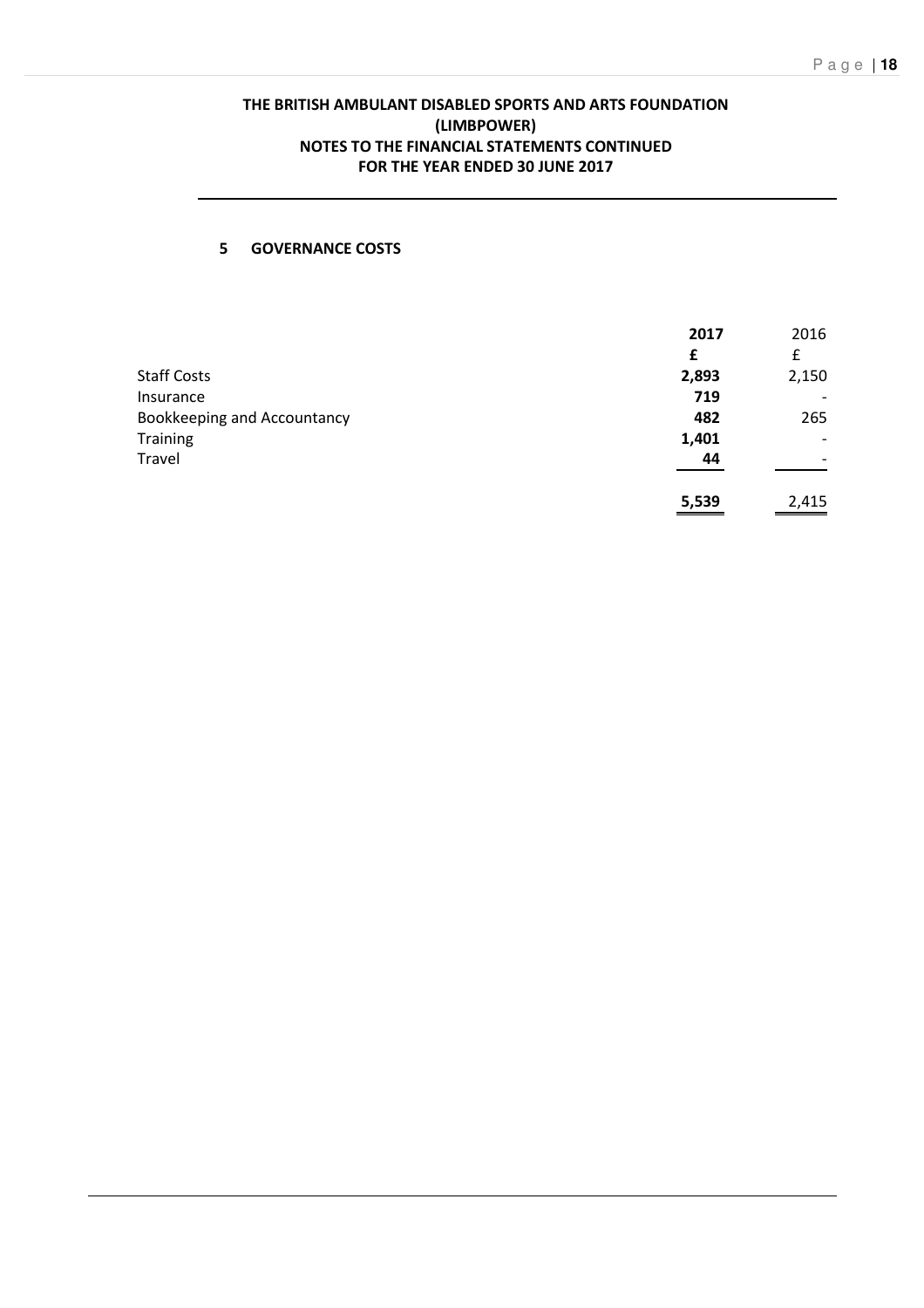# **THE BRITISH AMBULANT DISABLED SPORTS AND ARTS FOUNDATION (LIMBPOWER) NOTES TO THE FINANCIAL STATEMENTS - CONTINUED FOR THE YEAR ENDED 30 JUNE 2017**

## **6. TRUSTEES' REMUNERATION AND BENEFITS**

There were no trustees' remuneration or other benefits for the year ended 30 June 2017 nor for the year ended 30 June 2016.

# **7. STAFF COSTS**

Staff costs were as follows:-

| 2017   | 2016   |
|--------|--------|
| £      |        |
| 73,475 | 49,833 |
| 6,330  | 4,638  |
| 79,805 | 54,471 |
|        |        |

The average number of staff employed by the charity during the financial year was 4 (2016: 2).

No employee received emoluments of more than £60,000 in the year ended 30 June 2017 or 2016.

# **8. TANGIBLE FIXED ASSETS**

|                       | <b>Computers</b><br>and office<br>equipment<br>£ |
|-----------------------|--------------------------------------------------|
| <b>COST</b>           |                                                  |
| At 1 July 2016        | 4,934                                            |
| Additions             | 2,905                                            |
| At 30 June 2017       | 7,839                                            |
| <b>DEPRECIATION</b>   |                                                  |
| At 1 July 2016        | 1,763                                            |
| Charge for year       | 1,545                                            |
| At 30 June 2017       | 3,308                                            |
| <b>NET BOOK VALUE</b> |                                                  |
| At 30 June 2017       | 4,531                                            |
| At 30 June 2016       | 3,171                                            |
|                       |                                                  |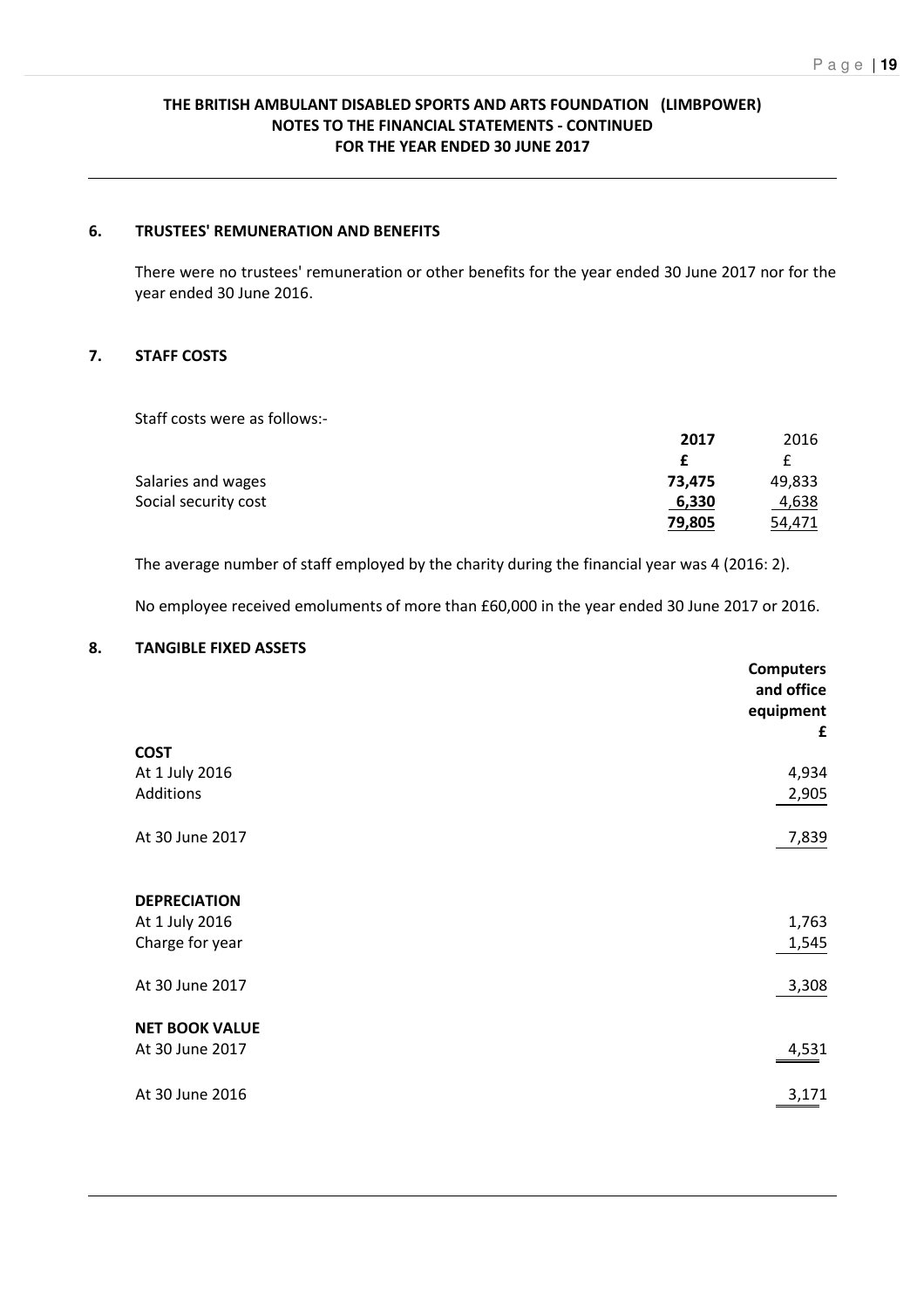# **THE BRITISH AMBULANT DISABLED SPORTS AND ARTS FOUNDATION (LIMBPOWER) NOTES TO THE FINANCIAL STATEMENTS - CONTINUED FOR THE YEAR ENDED 30 JUNE 2017**

| 9.  | DEBTORS: AMOUNTS FALLING DUE WITHIN ONE YEAR          |        |       |
|-----|-------------------------------------------------------|--------|-------|
|     |                                                       | 2017   | 2016  |
|     |                                                       | £      | £     |
|     | <b>Trade debtors</b>                                  |        |       |
|     | Other debtors                                         | 31,500 | 5,000 |
|     | Prepayments                                           |        |       |
|     |                                                       | 31,500 | 5,000 |
| 10. | <b>CREDITORS: AMOUNTS FALLING DUE WITHIN ONE YEAR</b> |        |       |
|     |                                                       | 2017   | 2016  |
|     |                                                       | f      | £     |
|     | <b>Trade creditors</b>                                | 12,660 | 7,386 |
|     | Social security and other taxes                       | 1,978  | 833   |
|     | Accrued expenses                                      | 1,500  | 750   |
|     |                                                       | 16,138 | 8,969 |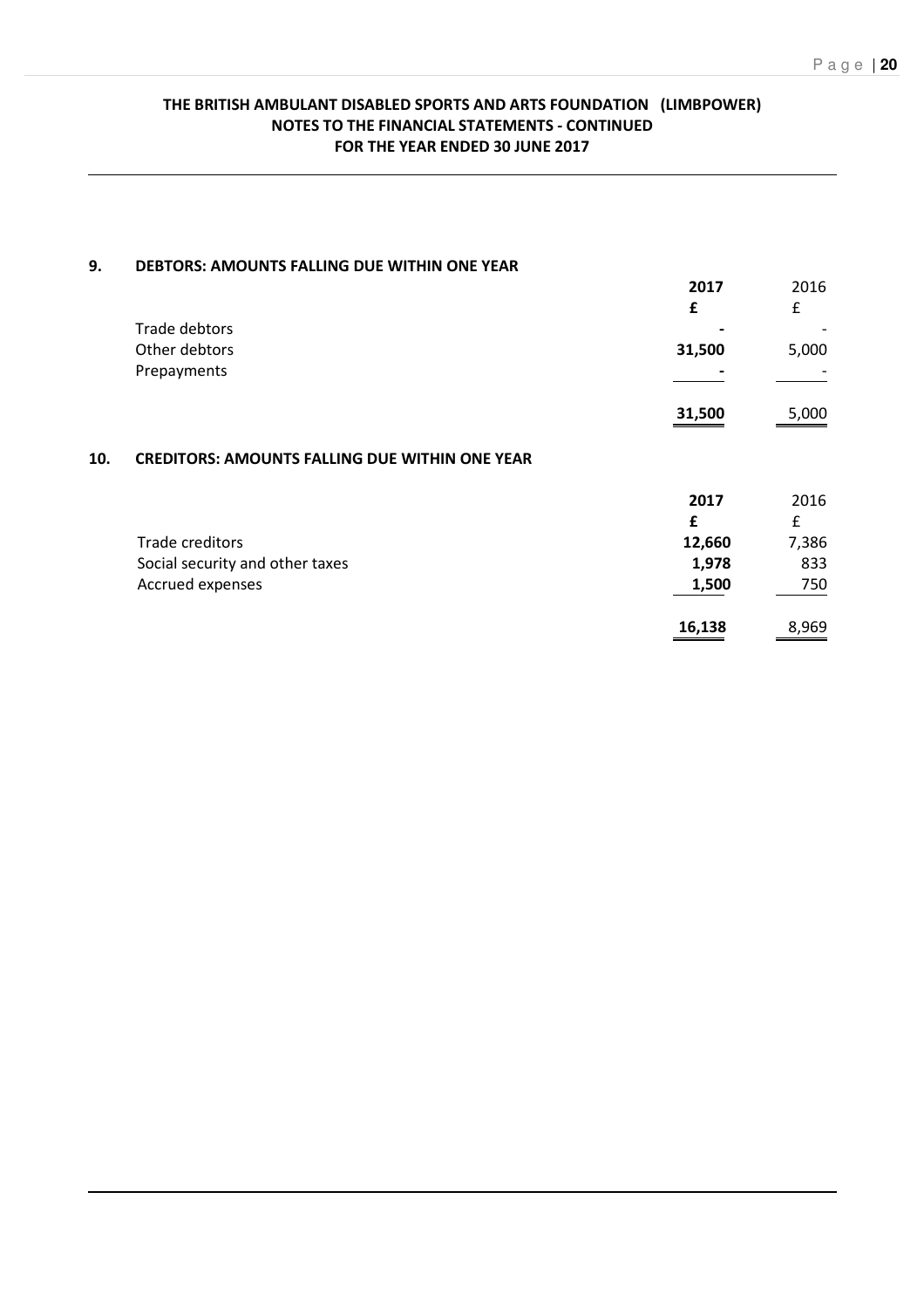# **THE BRITISH AMBULANT DISABLED SPORTS AND ARTS FOUNDATION (LIMBPOWER) NOTES TO THE FINANCIAL STATEMENTS - CONTINUED FOR THE YEAR ENDED 30 JUNE 2017**

## **11. MOVEMENT IN FUNDS**

|                           | At 1.7.16 | <b>Net</b><br>movement<br>in funds | At 30.6.17 |
|---------------------------|-----------|------------------------------------|------------|
|                           | £         | £                                  | £          |
| <b>Unrestricted funds</b> |           |                                    |            |
| General fund              | 110,333   | 13,348                             | 123,681    |
|                           |           |                                    |            |
| <b>Restricted funds</b>   |           |                                    |            |
| Sports England            | 2,500     | 32,392                             | 34,892     |
| Department of Health      |           | 10,565                             | 10,565     |
| <b>TOTAL FUNDS</b>        | 112,833   | 56,305                             | 169,138    |

Net movement in funds, included in the above are as follows:

|                           | Incoming<br>resources<br>£ | <b>Resources</b><br>expended<br>£ | Adjustment<br>£ | <b>Movement</b><br>in funds<br>£ |
|---------------------------|----------------------------|-----------------------------------|-----------------|----------------------------------|
| <b>Unrestricted funds</b> |                            |                                   |                 |                                  |
| General fund              | 61,965                     | (48, 617)                         |                 | 13,348                           |
| <b>Restricted funds</b>   |                            |                                   |                 |                                  |
| Sports England            | 130,016                    | (97, 624)                         |                 | 32,392                           |
| Department of Health      | 40,500                     | (29, 935)                         |                 | 10,565                           |
|                           | 170,516                    | (127, 559)                        |                 | 42,957                           |
|                           |                            |                                   |                 |                                  |
| <b>TOTAL FUNDS</b>        | 232,481                    | (176,176)                         |                 | 56,305                           |

# **12. TAXATION**

The charitable organisation is exempt from corporation tax on its charitable activities.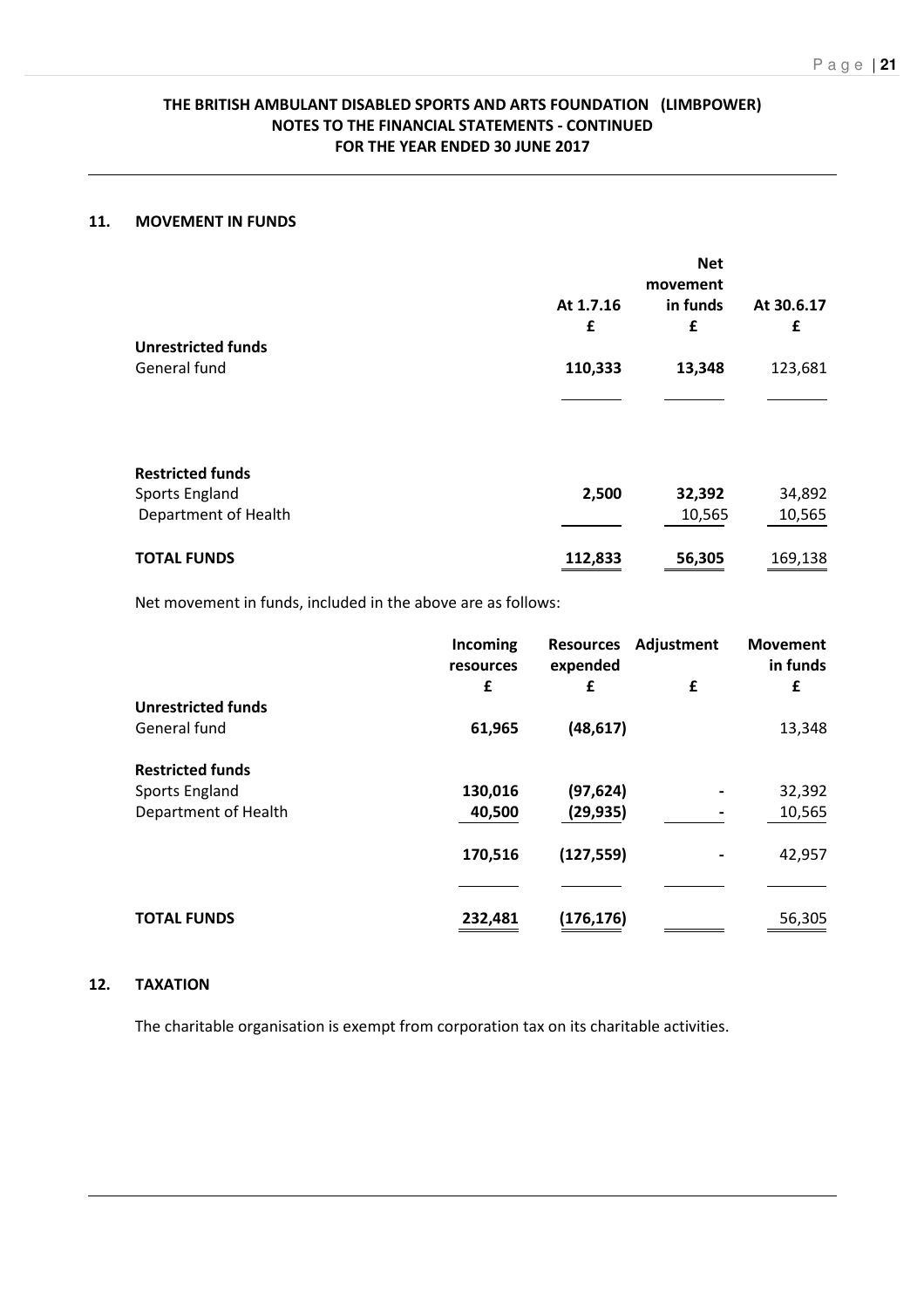# **THE BRITISH AMBULANT DISABLED SPORTS AND ARTS FOUNDATION (LIMBPOWER) NOTES TO THE FINANCIAL STATEMENTS - CONTINUED FOR THE YEAR ENDED 30 JUNE 2017**

# **13. FUNDS**

## **Restricted Funds:-**

#### **Restricted Funds:-**

## **Sport England 'Inclusive Sport'**

LimbPower received National Lottery funding through Sport England's Inclusive Sport Fund. This support will help to increase participation opportunities for amputees and people living with limb loss in sport and physical activity for the next three years. The programme runs from 1<sup>st</sup> October 2014 until 30<sup>th</sup> September 2017.

#### **Department of Health**

LimbPower received funds from the Department of Health for LimbPower to Administer the Children's Prosthetic Fund to provide children with activity limbs through the NHS and to run the Fundamental Skills Workshops to support children who have received activity limbs through Children's Prosthetic Fund. This funding runs from 1<sup>st</sup> October 2016 until 30<sup>th</sup> March 2018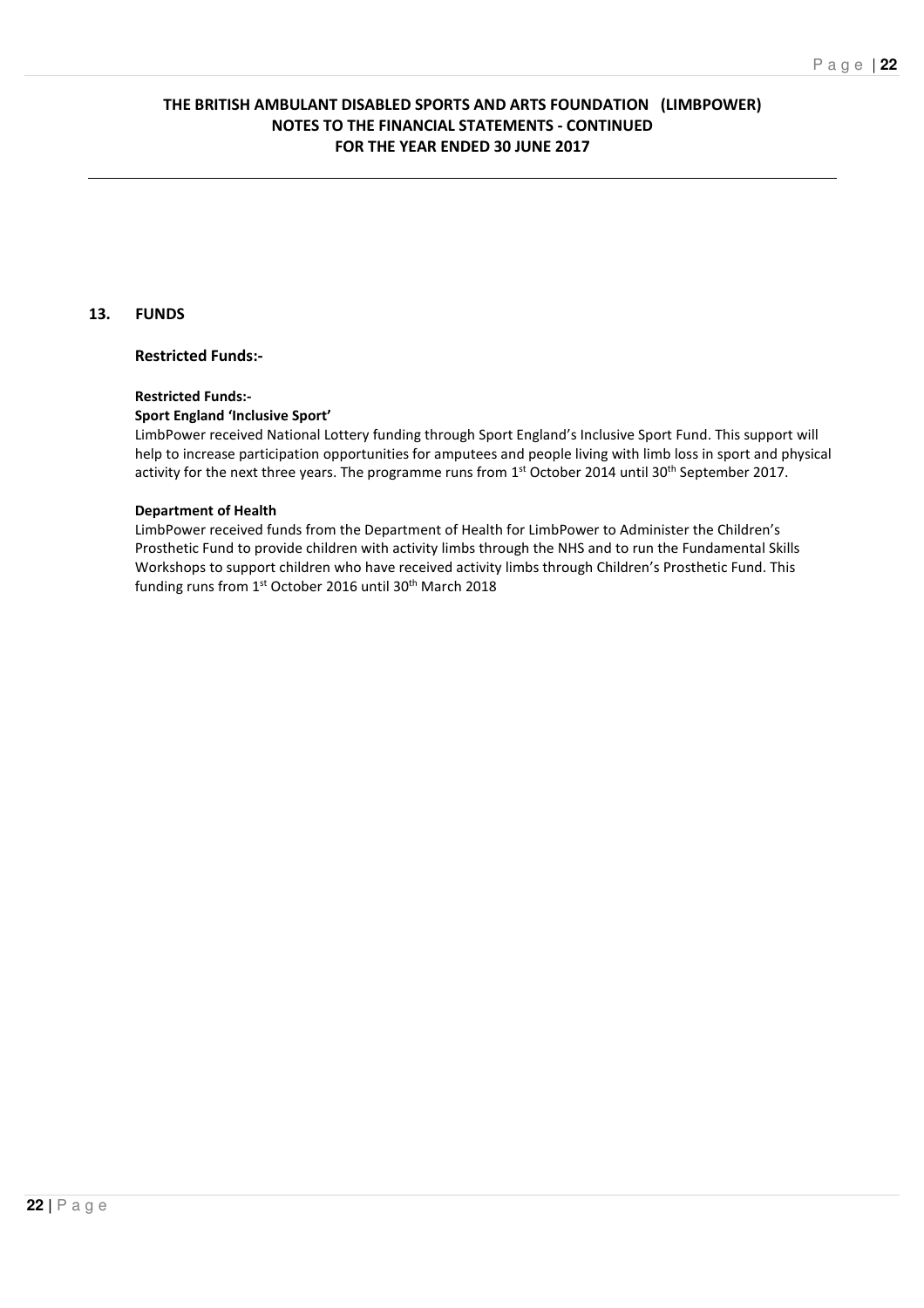# **THE BRITISH AMBULANT DISABLED SPORTS AND ARTS FOUNDATION (LIMBPOWER) DETAILED STATEMENT OF FINANCIAL ACTIVITIES FOR THE YEAR ENDED 30 JUNE 2017**

|                                        | 2017<br>£ | 2016<br>£ |
|----------------------------------------|-----------|-----------|
| <b>INCOME AND ENDOWMENTS</b>           |           |           |
| <b>Voluntary income</b>                |           |           |
| Subscriptions                          | 285       | 265       |
| Donations                              | 7,674     | 27,205    |
| <b>Third Party Donation</b>            | 9,515     | 8,353     |
| Sponsorship donation                   | 5,272     |           |
|                                        | 22,746    | 35,823    |
| <b>Activities for generating funds</b> |           |           |
| Ways of Roses                          | 5,247     | 15,096    |
| Mania Marafun                          | 8,042     | 5,287     |
| London Parallel Event                  | 770       | 80        |
| Amputea Febrewary                      | 3,695     |           |
| Hike the Pike                          | 7,464     | 2,375     |
| <b>Limb Power Junior Games</b>         | 18,766    | 7,997     |
| Limb Power Adult Games                 | 9,066     | 27,331    |
| Limb Power Ball                        | 21,006    | 16,071    |
| Advertising, weblinks                  | 3,580     | 3,630     |
| <b>Other fundraising Activities</b>    | 99        | 455       |
|                                        | 77,734    | 78,322    |
| Grant                                  |           |           |
| Department of Health                   | 40,500    |           |
| Sports England                         | 91,501    | 30,860    |
|                                        | 132,001   | 30,860    |
| <b>Total incoming resources</b>        | 232,481   | 145,004   |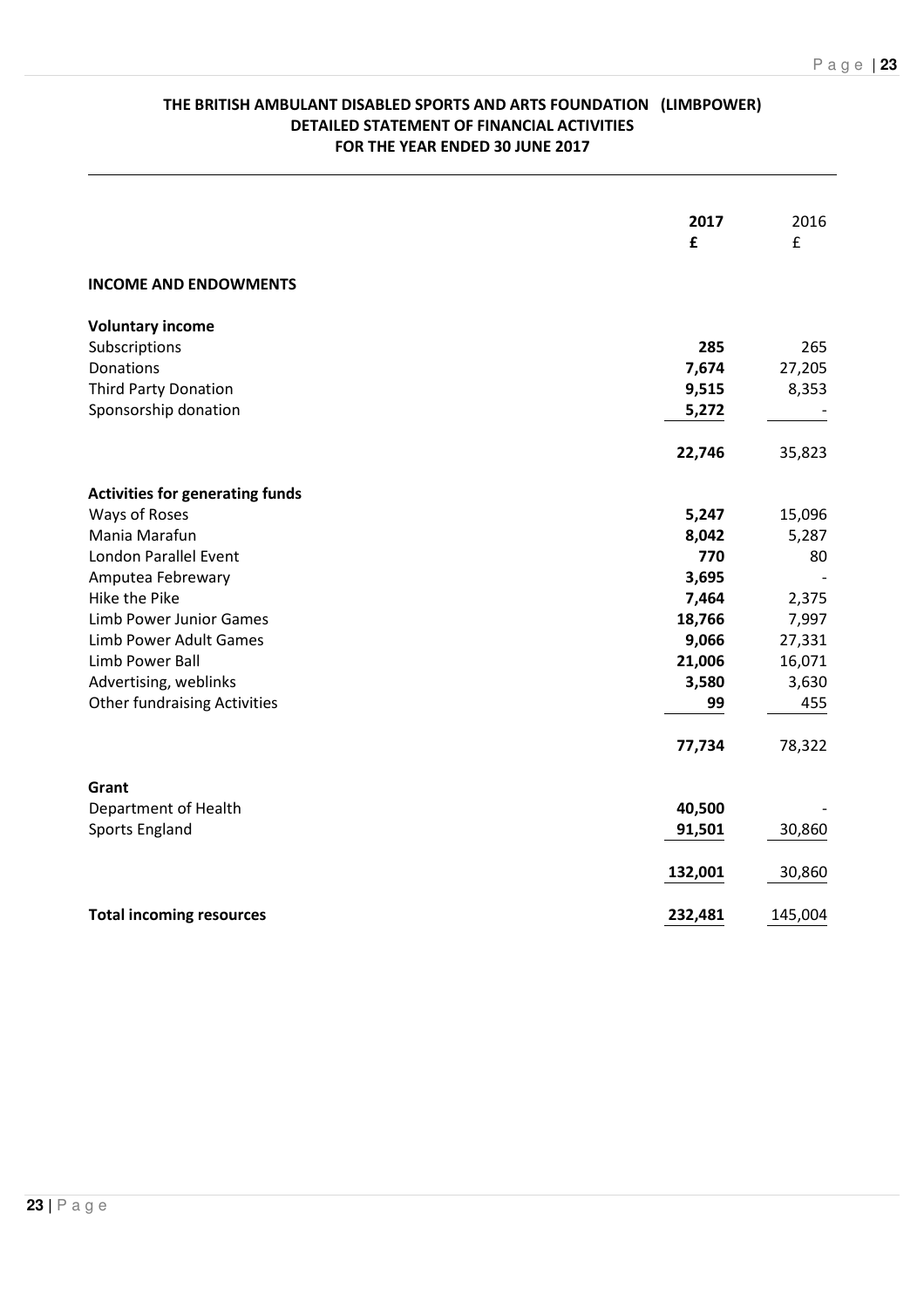# **THE BRITISH AMBULANT DISABLED SPORTS AND ARTS FOUNDATION (LIMBPOWER) DETAILED STATEMENT OF FINANCIAL ACTIVITIES FOR THE YEAR ENDED 30 JUNE 2017**

|                                                                 | 2017    | 2016   |
|-----------------------------------------------------------------|---------|--------|
|                                                                 | £       | £      |
| <b>COSTS OF GENERATING FUNDS</b>                                |         |        |
| <b>Staff Costs</b>                                              | 7,539   | 7,150  |
| Ways of Roses                                                   |         | 10,038 |
| Amputea Febrewary                                               | 220     |        |
| Hike the Pike                                                   | 3,730   | 400    |
| Mania Marafun                                                   | 1,523   | 1,123  |
| LimbPower Ball                                                  | 6,134   | 8,486  |
| Night Rider                                                     | 600     |        |
| Marketing and advertising                                       | 1,540   | 3,861  |
| Donations to beneficiaries                                      | 12,808  |        |
| Other events                                                    | 4,069   | 2,434  |
|                                                                 | 38,163  | 33,492 |
| <b>Charitable activities</b>                                    |         |        |
| Sports England - Wages, salaries travel and other project costs | 68,266  | 58,116 |
| Department of Health - Wages, travel and other project costs    | 21,315  | 1,053  |
| Limb Power Games Junior and Adult                               | 11,444  | 21,833 |
| Activity kits and Research                                      | 8,463   | 5,444  |
| Other charitable activities                                     | 5,263   | 4,563  |
|                                                                 | 114,751 | 91,009 |
| <b>Support costs and General Admin Cost</b>                     |         |        |
| <b>General Admin costs</b>                                      |         |        |
| Staff wages                                                     | 8,245   | 5,000  |
| Social media Costs                                              | 328     | 393    |
| <b>General Office Expenses</b>                                  | 586     | 123    |
| Insurance                                                       | 539     | 321    |
| IT and Website support                                          | 202     | 634    |
| Postages                                                        | 342     | 125    |
| Bookkeeping and Accountancy                                     | 1,927   | 1,059  |
| Office stationeries and printing costs                          | 4,217   | 2,839  |
| Subscriptions                                                   | 281     |        |
| <b>Bank Charges</b>                                             | 542     |        |
| Depreciation                                                    | 515     | 329    |
|                                                                 | 17,724  | 10,823 |